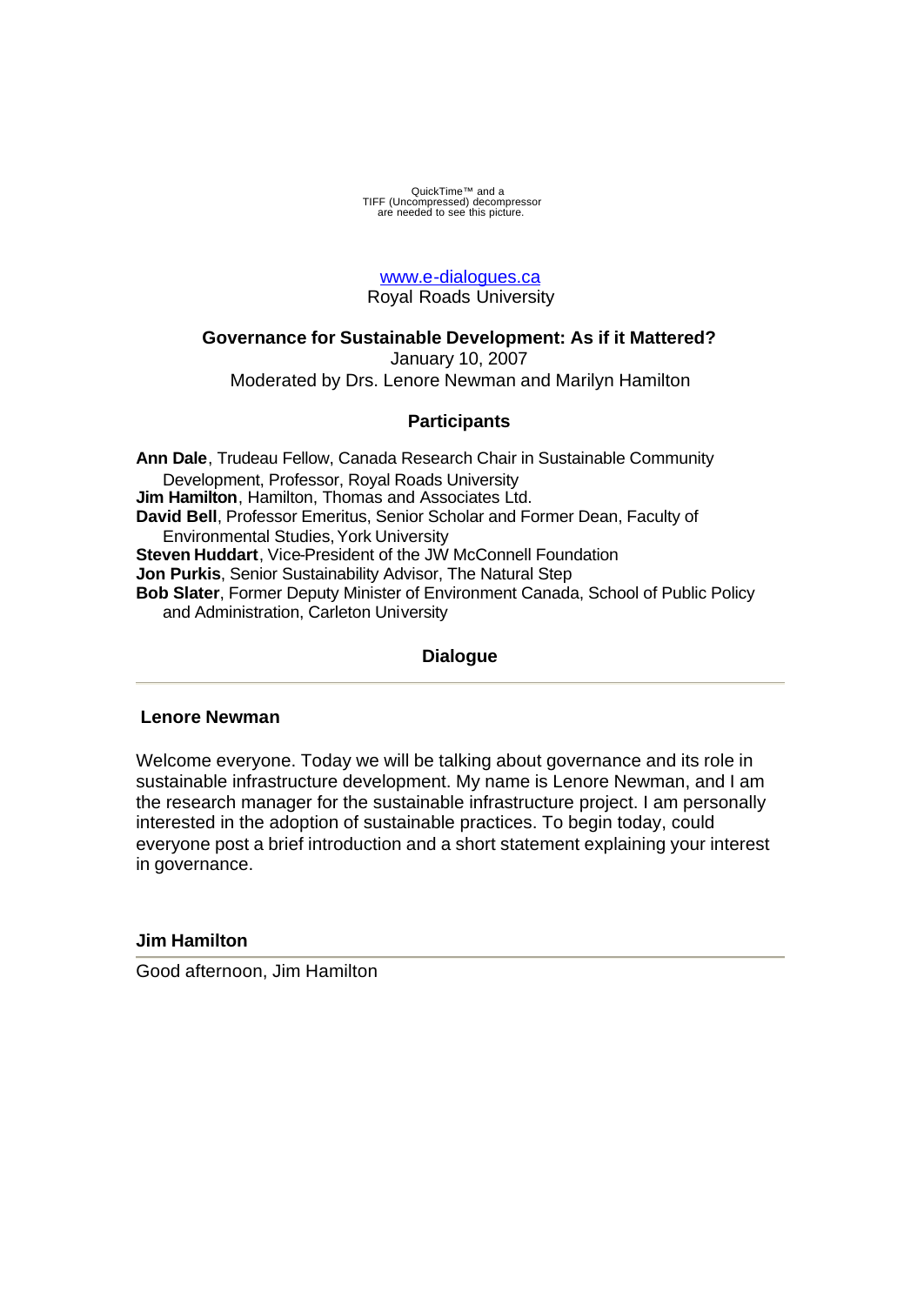### **John Purkis**

Hello, my name is John Purkis and I've worked with municipal governments on various aspects of their sustainable infrastructure issues for several years with the Federation of Canadian Municipalities Green Municipal Fund. I've very recently joined The Natural Step Canada as a Senior Sustainability Advisor. I'll start with a quote I found on the Alberta Urban Municipal Association (AUMA) web site, which should help to explain my interest in governance: "The future is not something we enter. It something we create." (Leonard I. Sweet, Author/Futurist)

Within all orders of government (Municipal, Provincial and Federal) governance issues have a significant impact on our health, the environment and the economy. The way in which decisions are made must change in order to address the complex issues (social/cultural, environmental and economic) modern societies face. Governing bodies tend to get lost in the multitude of issues they face and, as a result, they continue to make the same decisions that lead us on a path that is unsustainable. Fortunately, as a species, we are very good at dealing with complex issues, just not in groups larger that 5! Fortunately, again there are a few models that can help large groups make sense of these issues and help them make decisions, which will move them in a direction that is sustainable. One of the models that I've been most impressed with is The Natural Step Framework (http://www.naturalstep.ca/framework.html). Essentially the framework provides a simple yet concrete way to assist decision-makers by providing them with a pragmatic analytical tool for understanding and integrating sustainability principles into their organization.

# **Jim Hamilton**

The reason I am interested in governance is that for me it is the one critical gap in the management of public and private infrastructure that leads to nonobservance of climate change matters. Put differently, those in charge of institutions or corporations (such as hospitals or private sector firms) receive little direction to pay attention to environmental matters. Indeed, one can truly argue that they receive the opposite. They are legally and politically enjoined to maximize profits or minimize costs or increase the number of hospital beds etc. I will elaborate later on this.

#### **Marilyn Hamilton**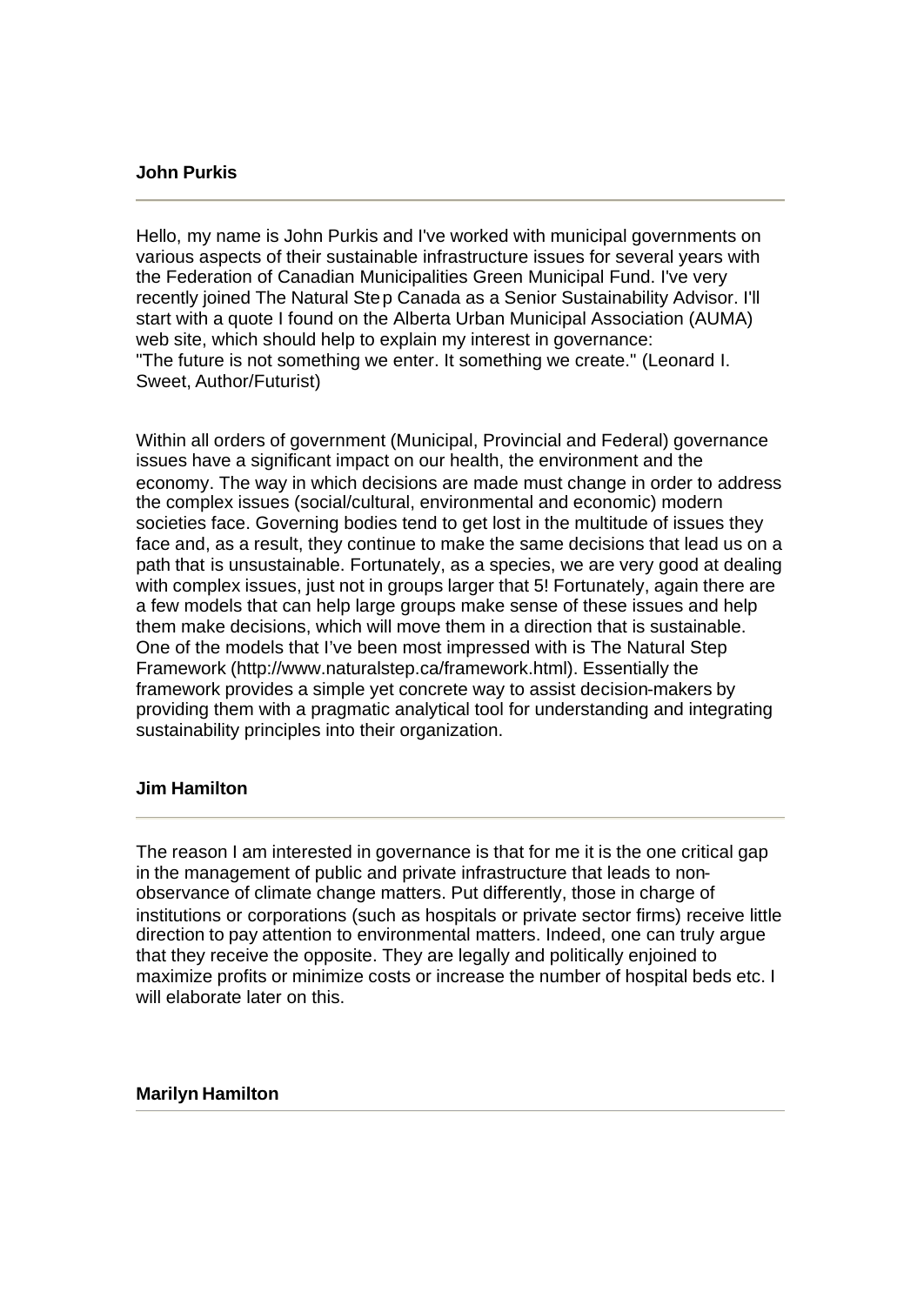Good afternoon, I am Marilyn Hamilton, the moderator of the e-audience. Governance is of interest to me because it affects all the other areas of infrastructure management. I also notice that with the most multi-cultural city in the world (Toronto) plus many others in Canada, we have cities where very different worldviews of governance are competing with one another.

## **Lenore Newman**

Hopefully we will have some engaging questions! I will be asking Marilyn to bring them to our attention in the last half hour of our conversation.

### **Ann Dale**

My research passion is sustainable community development, and of course, many in my field have identified as one of the main issues for its effective implementation is governance. My interest in governments, now broadened to governance, goes back to 1976 and my first job in the Federal Government was with the Anti-Inflation Board, as their compensation and legal affairs officer, responsible for recording legal decisions of the Board concerning compensation decisions, including roll-backs. After six months, I observed that many of the seeming rational decisions being taken at the table involved so many off-table conversations and trade-offs that often, it appeared as if the most mediocre decisions were made, thus, began my study of government decision-making.

#### **Jim Hamilton**

Yes, but remember the adage: with politics, mediocrity is just a perspective.

## **David Bell**

Clearly governance for sustainability is a key research and intellectual focus for me. I define governance rather broadly to include the transformation in decisionmaking practices, policies, institutions and culture that will be necessary to support sustainability in the public and private sectors.

Infrastructure decisions are particularly key because of the long timeframe they affect. I have recently been involved in advising York Region on how to plan and implement sustainable infrastructure; and in helping Parc-Downsview-Park develop Guidelines to ensure the sustainability of the infrastructure of the greenspace and of the homes and other buildings that will be constructed (or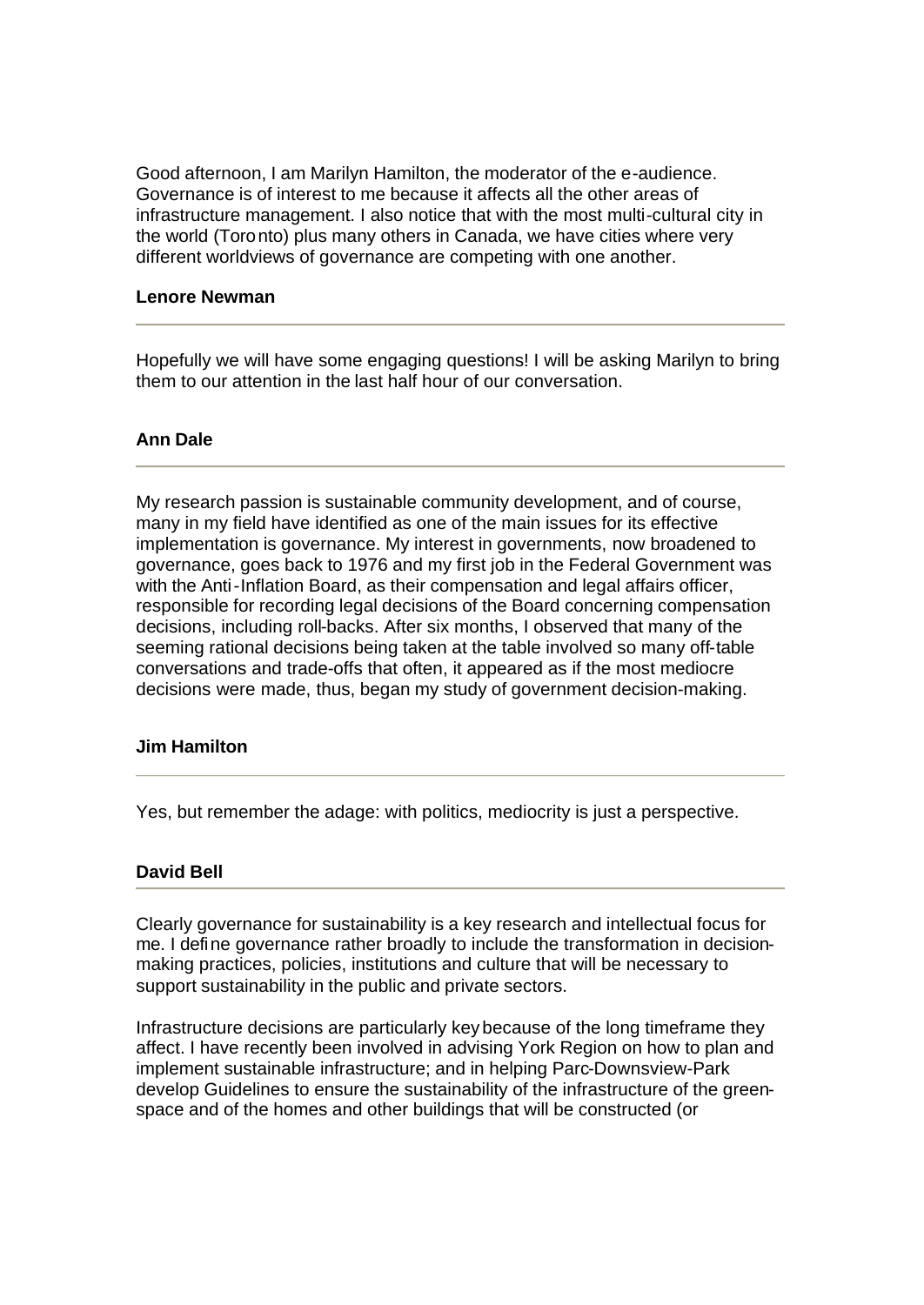retrofitted) on this 573-acre site in the heart of the GTA.

## **Robert Slater**

Hello everybody, my name is Bob Slater and I am a recovering bureaucrat having spent over 30 years working for Environment Canada, which by and large I found a worthwhile experience. These days I teach environmental policy at Carleton University in the School of Public Policy and Administration at the postgraduate level and also to first year undergraduate students in the Faculty of Engineering. I have a Consulting Practice in SD and Environmental issues which has clients on 3 continents and a burgeoning pro bono practice to NGOs, universities and individuals.

#### **Lenore Newman**

Welcome, David and Bob, great to have you here. The first question we are going to consider is: in your opinion what are the biggest barriers to the realization of sustainable development in Canada?

#### **Jim Hamilton**

What are the biggest barriers? That depends on your definition of governance. Mine is quite simple actually. What makes people responsible for what they do, and what makes them accountable for what they do? Right now in terms of the environment and climate change, there is not much. In my opinion we are relying way too much on goodwill, and that is simply poor governance. You would never run a corporation that way.

Put differently, what causes the people in charge of municipal or other infrastructure to pay attention to global change and environmental matters. There is little. In fact, the opposite is usually the case. Fiduciary responsibilities usually force those in charge to put other priorities ahead of the environment. One beautiful example: energy performance contracting was designed to substitute energy savings investments within public infrastructure to reduce the use of energy. In PEI, several years ago, a school board used energy performance contracting to switch to cheaper Bunker C fuel from other energy alternatives to save money. They saved a lot of money and did a lot of additional messing up of the environment. The point here is that the primary objective of the school board was to save money; not assist in climate change.

Consequently, with most institutions that lay down infrastructure, there is little in place of a legal nature to make them responsible for their decisions vis-s-vis the environment.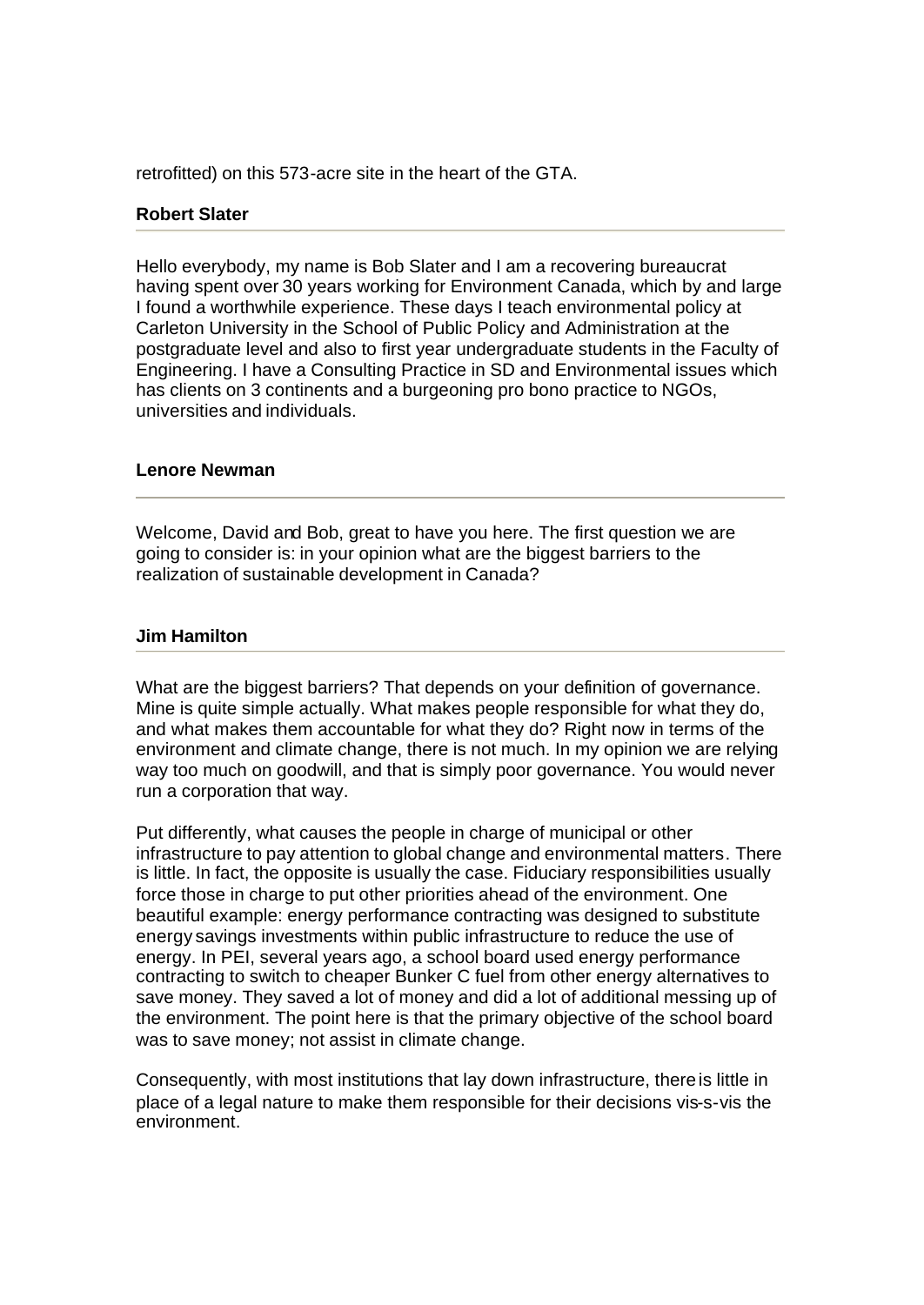### **Lenore Newman**

It seems, Jim, that an example such as the oil example you give is classic short term thinking. Is government doomed to think in four or five year cycles, or is there a way to plan for the long term?

# **Jim Hamilton**

I could not agree with you more. The real issue here is getting those in charge to think in the long term. From a short term perspective, what they did was quite rational. It is almost as though any corporation should be enjoined somehow to develop a long term plan with the government???? Somehow giving some terms of reference. is this not what the feds are already doing with municipalities?

### **Ann Dale**

Jim, fiduciary responsibility and the limited view that many Board of Directors take is an issue, but I think another major issue is let's get the bloody prices right, use the market signals to induce the corresponding changes in behaviour and decision-making that we need. For example, we have billions and billions of dollars in deferred building maintenance in just colleges and universities in this country, what government programs and incentives could be put in place to create meaningful movement towards more sustainable buildings, not to be confused with green buildings. There are lots of monetary incentives for new buildings, but no emphasis on old buildings, which are more problematic and not nearly as sexy. For the difference between a green building and a sustainable building, go to the e-Dialogues archives.

#### **Jim Hamilton**

Yes and no. Even if the prices are right, are the returns high enough to pay attention to. This is a major question in that if you are on the board of a hospital, for example, you have to deal with the issue of where you invest your scarce resources.

As to getting the prices right, that, I think is ultimately a regulatory issue. They just will not occur all by themselves. But if we are going to use regulations to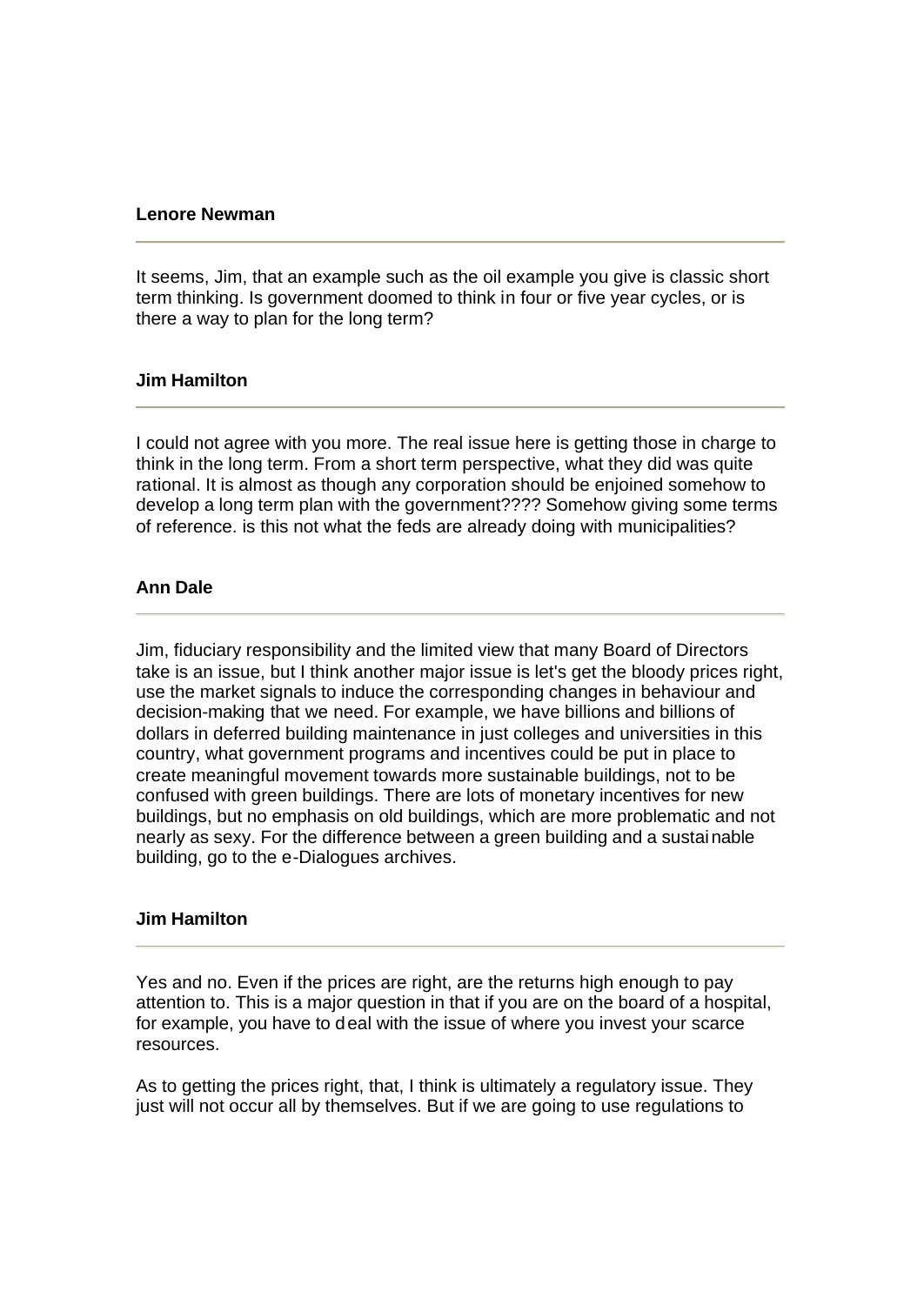adjust prices, why not just state clearly that certain behaviour is simply not allowed. Automobiles can only be a certain size and that is the end of it. I have just come to the conclusion, maybe wrongly, that price mechanisms etc are too subtle. I would rather see a "don't do it" approach and have those in charge start thinking about long term plans to bring that about.

# **Ann Dale**

Jim, I can't believe you and I are disagreeing on price signals, and you one of my favourite intelligent economists:) I think we need both, you and I live in a very wealthy and well-educated city, Ottawa, and yet, I keep hearing again and again from relatively wealthy people that they feel their tax burden is too high, not progressive, and we have heard in other e-dialogues that the property tax system is badly in need of modernization, in fact, I would argue that the entire municipal/provincial/federal system must be brought into the 21st century, and I would argue that Bob Rae should lead this long-term initiative, desperately needed for this country's innovation. However, back to prices, we need land-fill fees to reflect the total life-cycle of a land-fill, we critically need to price water and we need to price waste disposal, particularly, electronics, and create a multiple of attractive incentives to induce behaviour change through all sectors of society. What about tax incentives and government inducing banks to give zero interest loans to home owners for energy efficiency improvements that can be paid back through energy savings, a form of corporate social responsibility, a certain percentage of each bank's loans at the community level?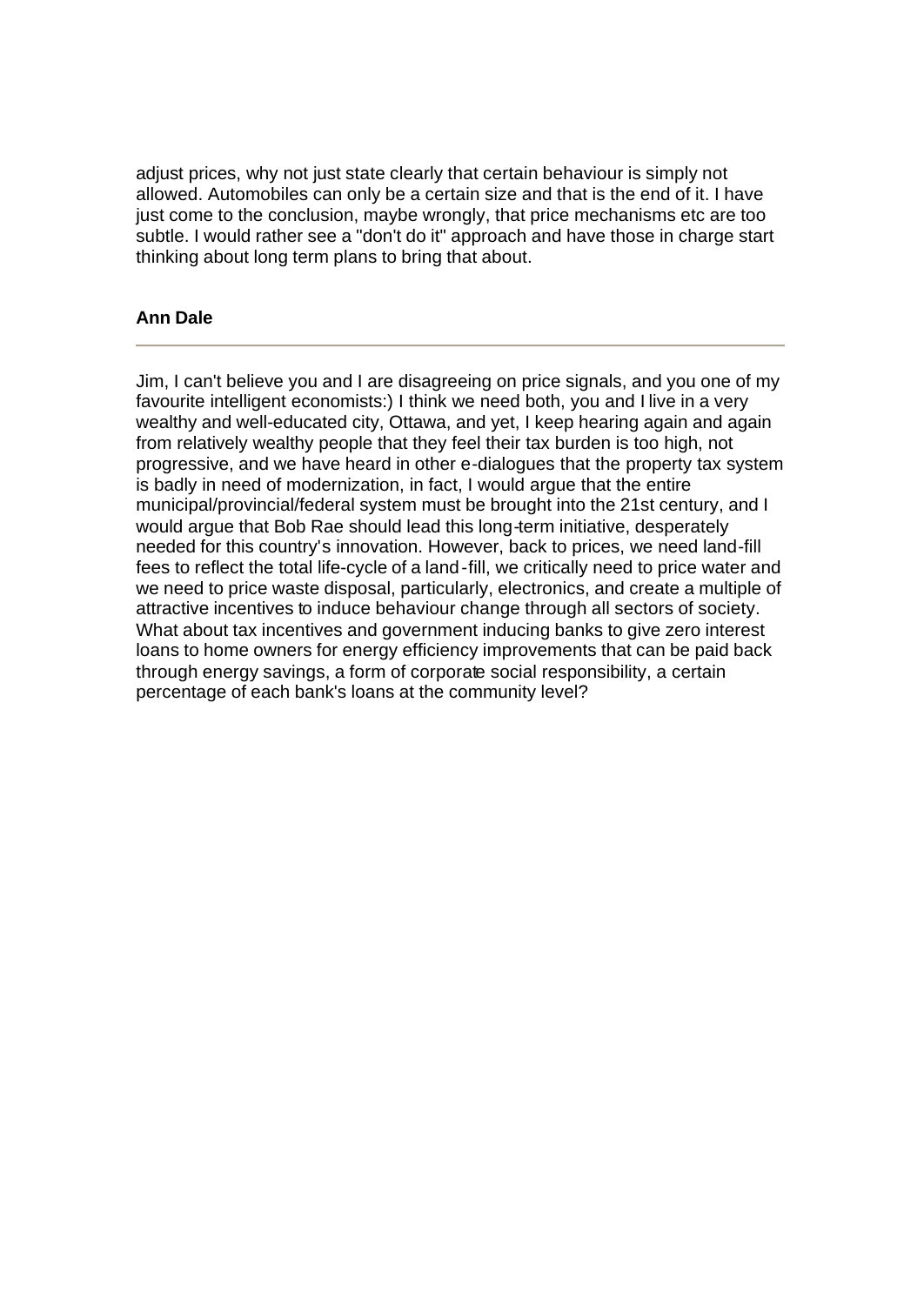### **Jim Hamilton**

The issue is not prices, but how are you going to set them. Take land-fills. Dumping tariffs (or whatever they are called) are cheap because it is a fact that in Canada there is lots of land. consequently, the only way we can set reasonable prices is to legislate/regulate them. alternatively, we can simply regulate the amounts that someone is permitted to dump. I think the latter is easier to do. That is why I lean towards regulations and away from price-based solutions.

### **Ann Dale**

In addition to narrow fiduciary responsibilities, key to the meaningful implementation of sustainable infrastructure are laws and policies designed to reduce Canadian consumption of energy and resources. To quote David Boyd from his book, Unnatural Law, "The Canadian system of environmental law is weak, inconsistent, narrow, unscientific, plagued by discretion, undermined by budget cuts, inadequate enforcement, and a lack of effective checks and balances, and subject to manipulation by society's most powerful interests" (p.350). And the forces against change coupled by powerful vested interests, and risk adverse decision-making make for very poor governance, but don't quote me on that:) Attached is a ppt presentation I made to Justice Canada during last year's Environment Week.

File attachment JusticeFinal.ppt (903 KB)

# **David Bell**

Sustainability involves new learning, greater appreciation of the importance of planning for the long term, integrated decision making that considers the (at least) triple implications and impacts of all major policy decisions. These are all necessary but not sufficient. To "realize" sustainable infrastructure requires informed leaders and champions who are prepared to implement new strategies and actions; and who have the political, financial and human resources to turn ideas into action.

So this is a tall order for any organization or government. For many of them the innovation sustainability requires directly challenges established patterns and vested interests both within the org and among its key stakeholders.

#### **Lenore Newman**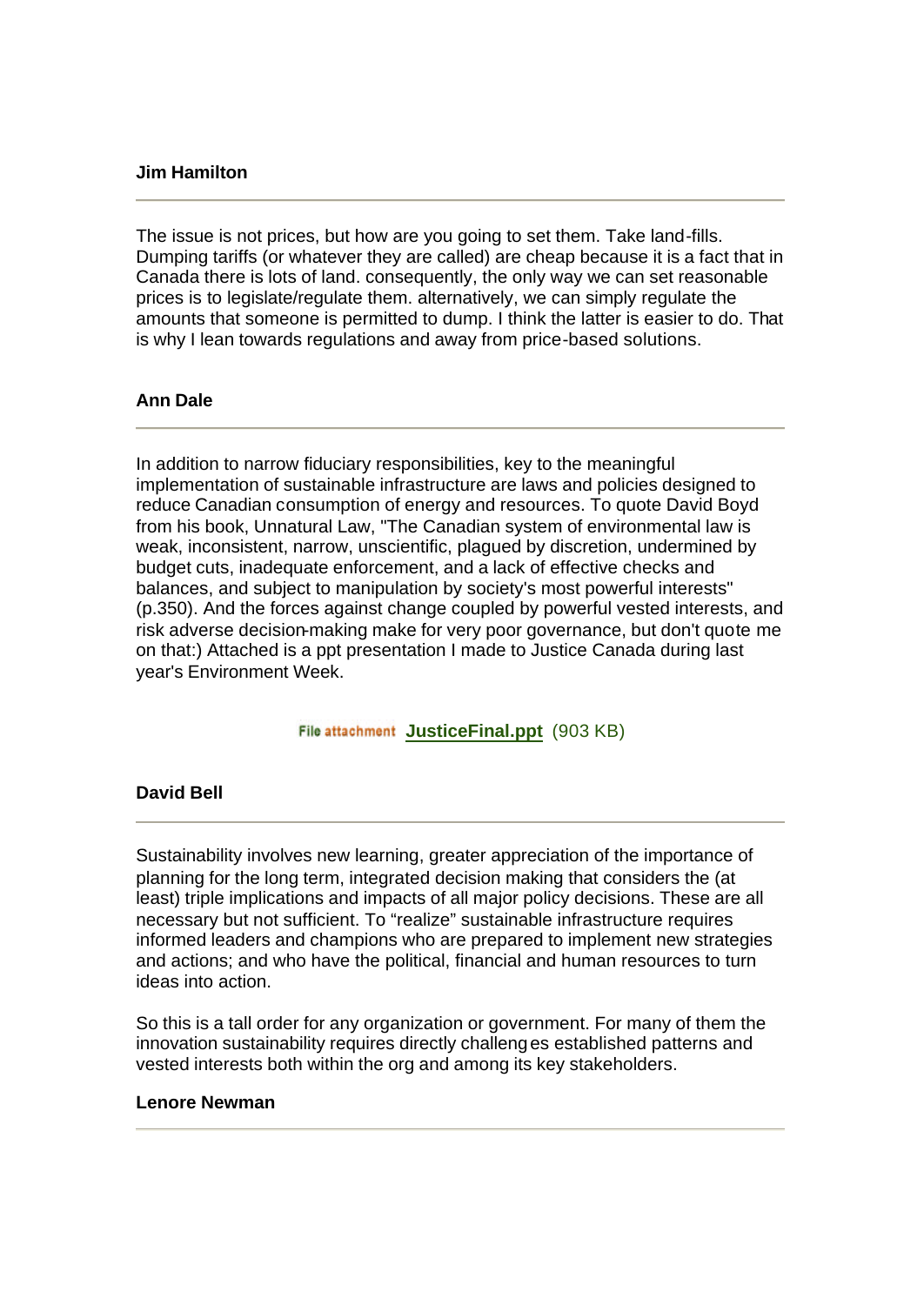It is interesting that you mention champions, David. Our research team has found that almost every innovative infrastructure project we study has one or two people willing to go the extra mile to make the project happen. What can be done to make things easier for these people?

# **David Bell**

Let me comment on this from the perspective of the work I did in the early years of the "Sustainable Enterprise Academy" (SEA) which was designed to provide professional development to sustainability leaders in the private, public and NGO sector. Much of the program aimed to help each participant devise feasible strategies to bring about change in their home organizations. Over the years SEA has helped produce scores of sustainability leaders who will I believe ultimately help transform their orgs. We even toyed with the idea of a special variant of SEA for municipal politicians and officials, some of whom have already attended.

I don't want to recapitulate the org change strategy taught at SEA (it is spearheaded by Bryan Smith who works with Peter Senger). Let me simply suggest that some sort of training/education for leaders/leadership is a big help.

This takes us to a later topic, viz the role of postsecondary education. All professionals should get sustainability leadership training as part of their formal education. I will say more about that later.

So we have the identification and support of leaders as one component. But of course these leaders and champions operate in a context of nested systems, all of which need to be transformed over time by the sorts of changes and innovations being discussed more generally on this and other e-dialogues.

#### **Jim Hamilton**

Someone made reference to the use of "champions". I know why we rely on them, but from a governance perspective where things should be a little more organized, the use of "champions" is a real hit or miss solution.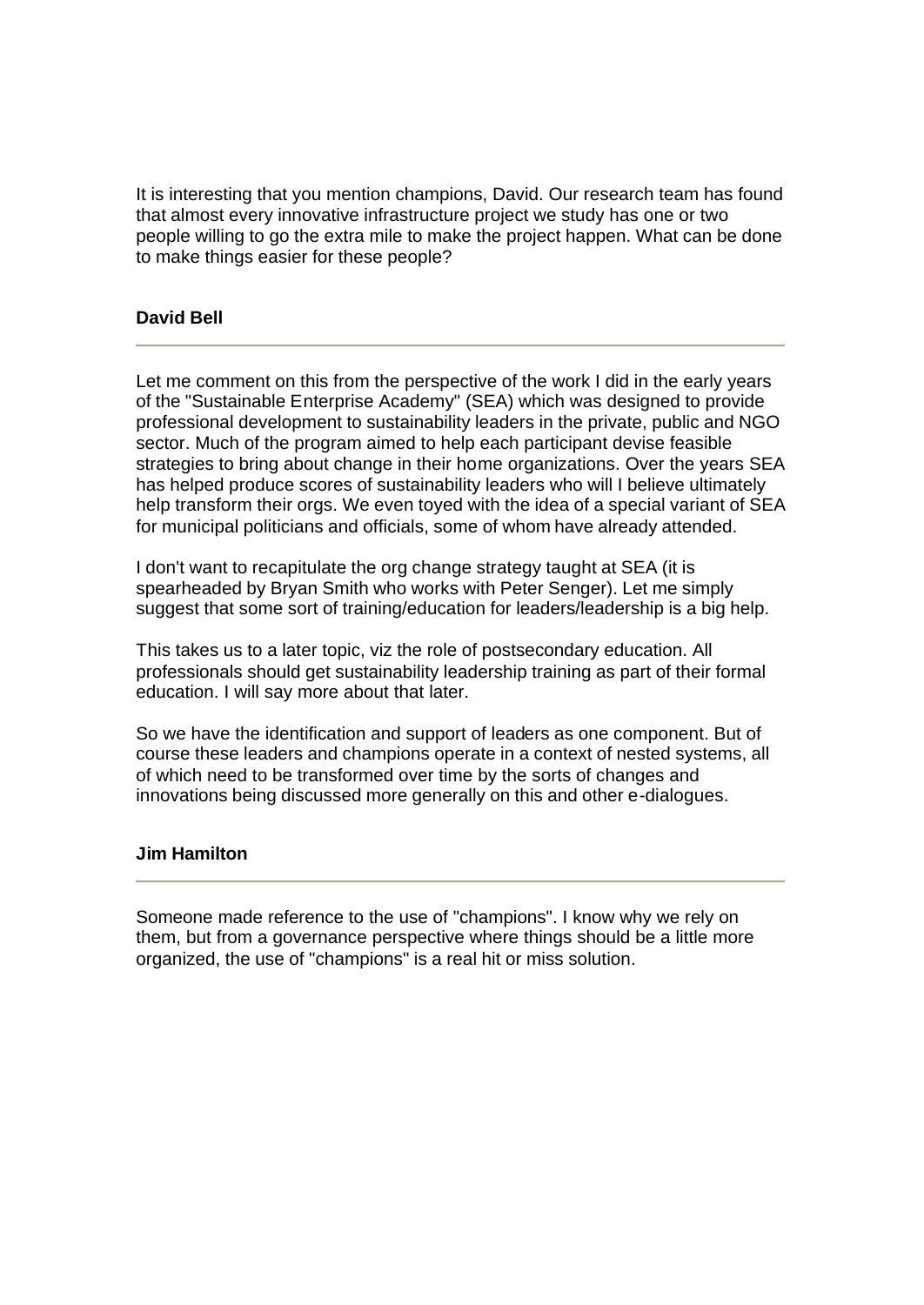## **David Bell**

I have already addressed this to some extent in my response to Lenore. Let me be more explicit. Champions (like "the future") are not something that happens by chance. We can and must take steps to identify and nurture them. But they are only one aspect of the broader sustainability governance framework which I have sketched as having (at minimum) the following elements.

Framework for Sustainability Governance:

A government that wishes to embrace sustainability governance as a guideline and framework for its decision making must establish the following elements :

Vision and Principles

Appropriate Structures (stovepipes make it difficult so compensating arrangements are needed to permit "horizontal" decision making. Structural innovations may also be required.)

Appropriate Processes including

• decision tools for "integrated decisions"

a "sustainability lens" to see the triple implications

a "sustainability screen" to assess policy proposals

"sustainability metrics" to measure the impacts/outcomes

• mechanisms to allow transparency/reporting and participation

• a Sustainability Management System complete with targets, incentives,

monitoring and reporting

A Culture of Sustainability (within the organization and society)

• understanding, values, buy-in, "alignment"

• conscious efforts to change the mindset and culture through professional development, education and awareness initiatives, etc

Time

• to apply these principles, make good decisions

• planning for medium and long term, not just short term

Resources

• personnel

• financial

**Champions**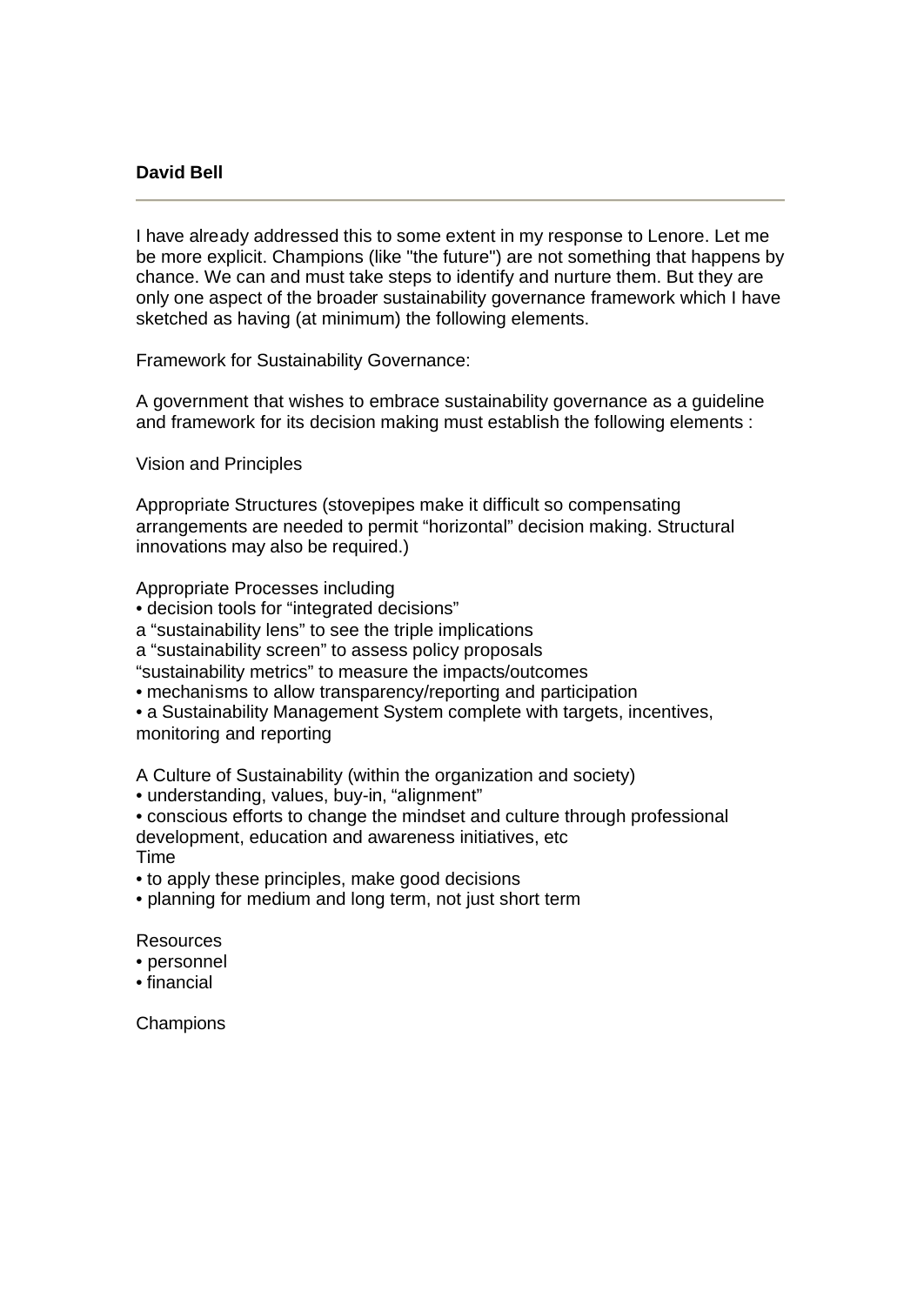### **Jim Hamilton**

I agree that there should be a systematic approach as your model above indicates, but what is missing is a deliberate process to develop or nurture champions. That is not there outside of referring to a resource need; I would have thought that 'champion" development as you seem to be defining it would constitute a major part of your "Culture of Sustainability" if not the most critical part.

## **John Purkis**

I think there are three barriers.

1. Our collective federal, provincial and municipal strategies, as they relate to infrastructure, are out of sync and focus with each other. What are we creating? We need a common language and collective vision in order for sustainable infrastructure to be realized at an accelerated pace.

2. Lack of willingness/ability for people and groups of people to step up and think outside one's silo. As an example developers who build neighborhoods typically expect their development to connect to the local waste water collection system or to connect to the energy grid, thereby placing additional demands on municipal infrastructure and perpetuating an unsustainable method of development. In contrast some developers and municipal governments are thinking outside the box and building resilient and sustainable neighborhoods. One of my favourite examples is Dockside Green in the City of Victoria.

After the discussion have a look at the following (27 min) interview with Joe Van Bellingham on youtube: http://youtube.com/watch?v=3jD7rATl39Y or have a look at their web site and check out the Dockside green project in Victoria: http://www.windmilldevelopments.com/

3. Municipal fiscal imbalance.

Here is a quote from FCM's web site, which clearly indicated that money is an important factor in the sustainability equation for municipal government: Municipal governments today provide much more than the basic property services they were designed to provide. New municipal responsibilities include everything from immigrant settlement, affordable housing, preparing for pandemics, tough new environmental regulations, and, in some jurisdictions, childcare.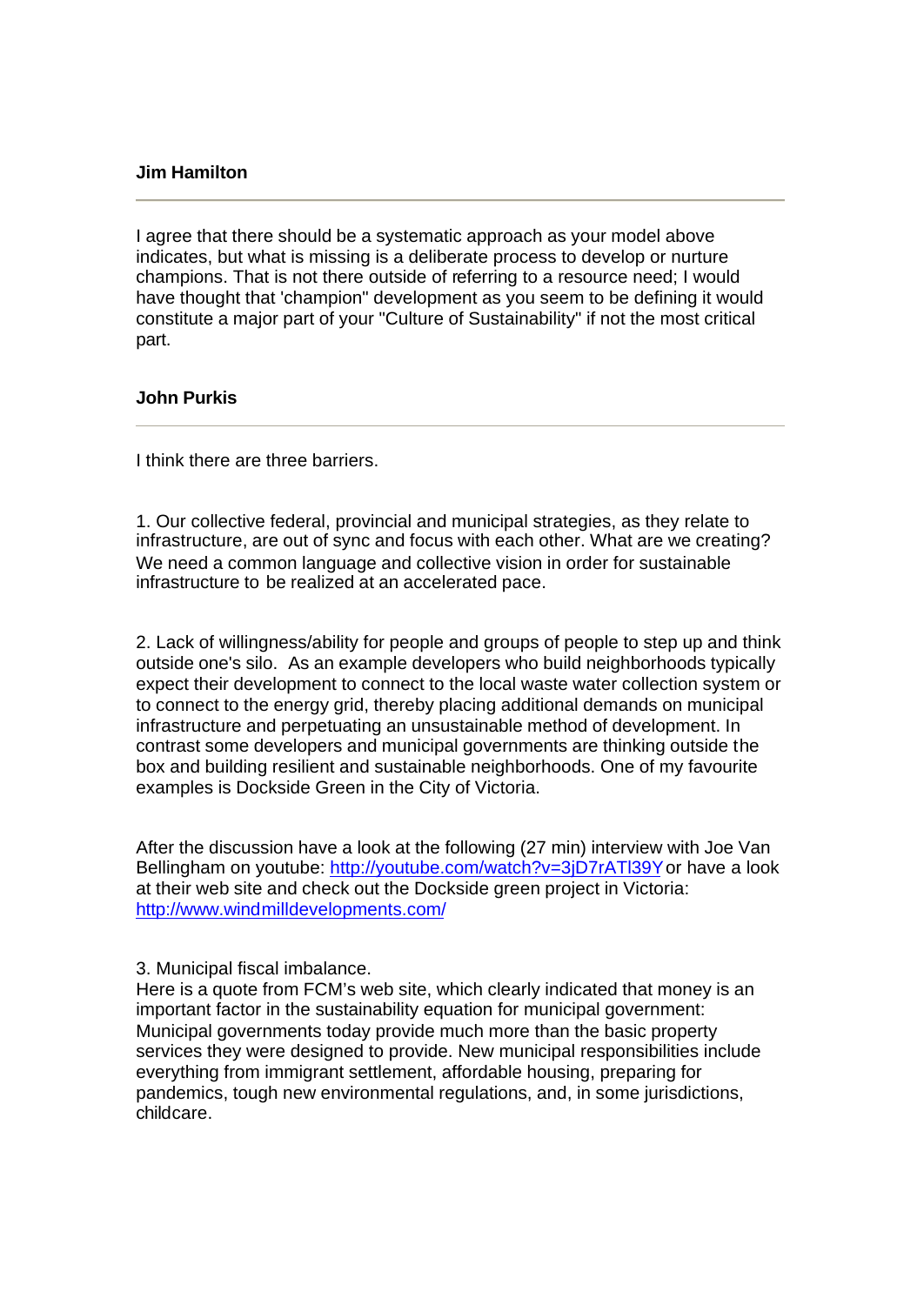But municipal revenues haven't grown with these responsibilities. Of every tax dollar collected in Canada, 50 cents go to the federal government, and 42 cents go to provincial and territorial governments. What's left—eight cents—go to municipal governments. For municipal governments and their taxpayers, the result is a chronic financial squeeze that shows up in reduced infrastructure investments and a \$60-billion municipal infrastructure deficit, estimated to be growing by \$2 billion a year. This hurts our national competitiveness and quality of life.

Additional information on the fiscal imbalance may be found at the following link: http://www.fcm.ca/english/fiscal/fiscal.html

### **Ann Dale**

I do not mean to put my esteemed colleagues on the spot, but what the hell do we mean by integrated decision-making, incidentally my definition of sustainable community development is development that integrates ecological, social, and economic decision-making.

#### **Ann Dale**

Not trying to dominate, but funny synergy, just received the attached list of references on integrated decision-making from a colleague, Sean Connelly, from the Centre for Sustainable Community Development at Simon Fraser University.

File attachment decision-making refs.doc (25 KB)

## **Robert Slater**

I wanted to comment on what are the winning conditions for infrastructure that contributes to sustainable development.

The first point is to put it in the positive and look for solutions rather than impediments. The second is to deploy all the policies that make sense and I've never seen one that didn't use sticks, carrots and sermons in a judicious mix. Third, you do need the resources be they financial, people, technical etc. Finally,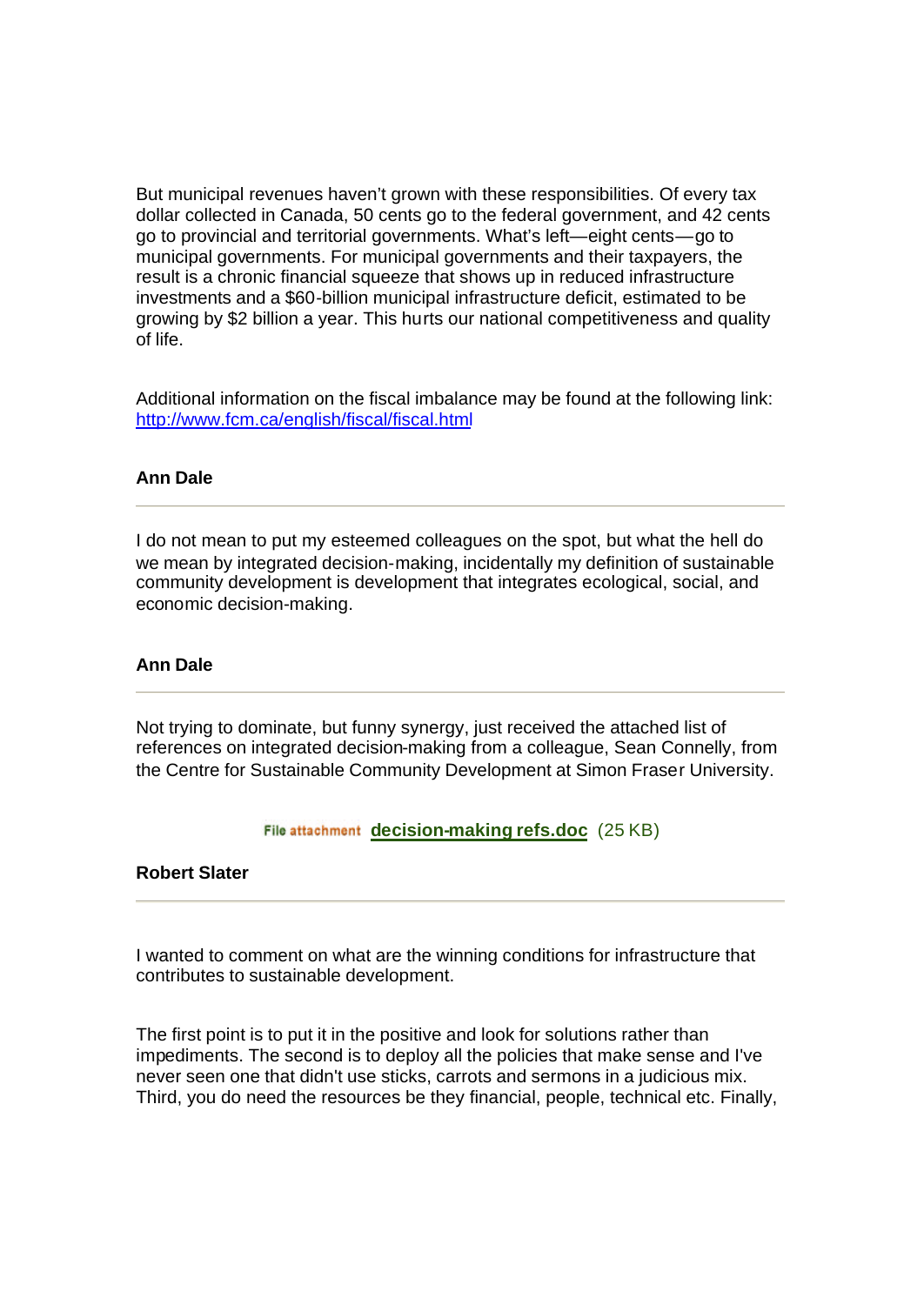you absolutely must have leadership to set the vision and communicate it. Harmonious, mutually reinforcing leadership is required from all engaged parties.

#### **Jim Hamilton**

Good afternoon Rob: I hear or see what you say or type. Do you not think that the balance is not too far over towards cooperation and that maybe some coercion is really required? As an example consider what the Republican governor of California has recently introduced re the use of energy etc. He may have done it for questionable reasons, but he had to do it.

# **Robert Slater**

I think you need all three--sticks, carrots and sermons. The type--marketplace, taxes, coercive--would vary according to the subject, the political theology prevalent and the behaviour of the target.

No matter which choice is made there is a necessity to monitor performance, provide feedback for continuous improvement to the practitioners and report to the public.

### **David Bell**

I promised earlier to say more about Question 3. I agree with Bob's point and would extend it. Most of the decision makers and key actors responsible for implementing sustainable infrastructure have had postsecondary academic training. Many of them are also professionals of some kind. Few of them received appropriate sustainability education and training in the course of the studies. "inservice" professional development and certification regimes have also been slow to respond to the 21st century imperative of making sustainability a core focus. But happily this is starting to change. Note for example the work the CSA is currently doing on the certification of professional engineers. Universities can both improve their "pre-service" education and (in cooperation with professional societies and certifying bodies) provide much better "in-service" education to professionals already in the field.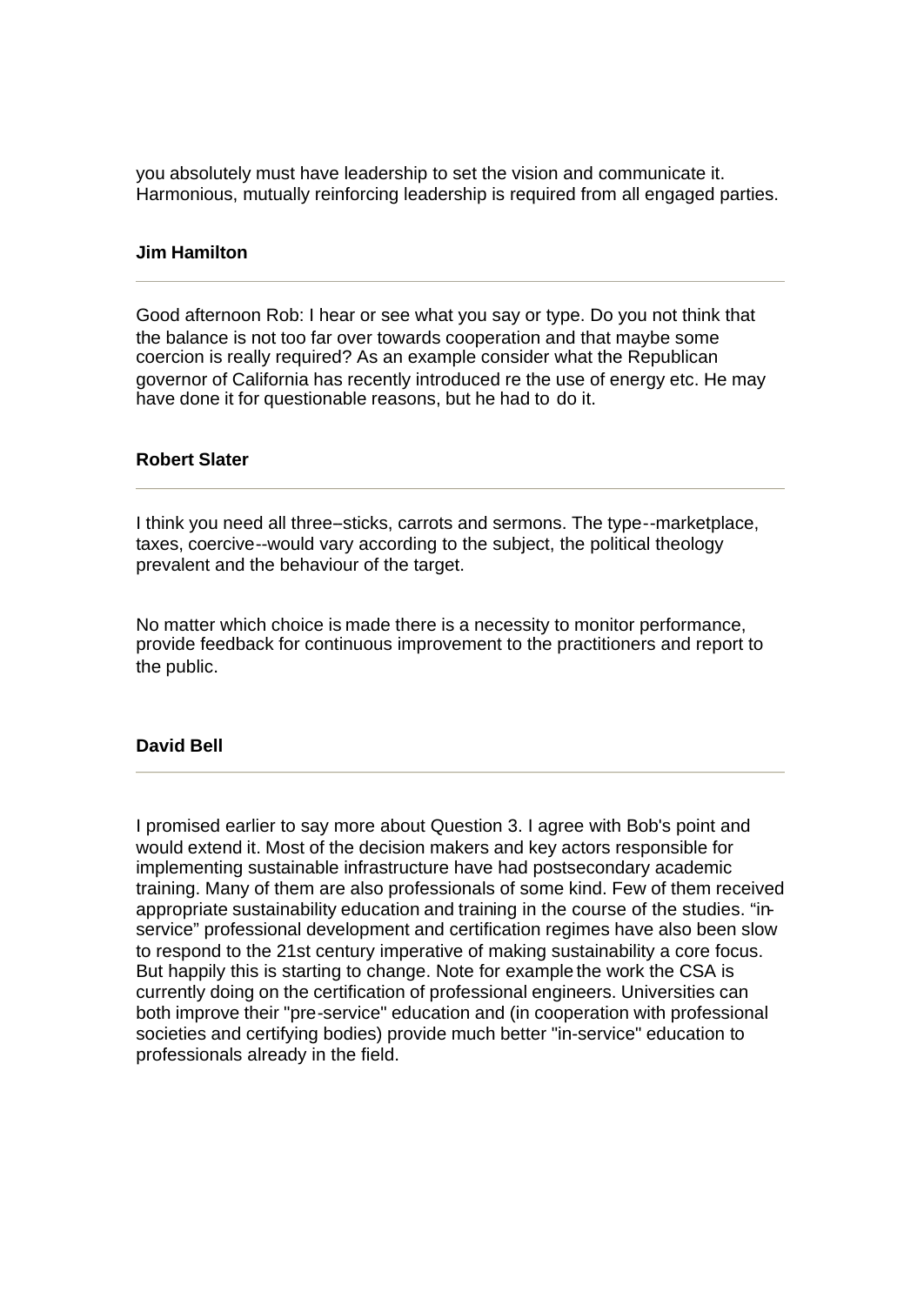#### **Lenore Newman**

The role of education is an interesting one. Our research team met with a representative from the Central Party School of China, and they found it very odd that our elected leaders do not have to be educated in areas related to their positions. I don't think elected leaders here in Canada will have to take a course in sustainable development any time soon, but it would certainly be useful.

## **Robert Slater**

One important role for Universities is to provide a safe haven for practitioners in the field. Many times the educational process occurs at the negotiating table which is probably the worst place. Who has ever heard a supremely confidant negotiator say " I am sorry I haven't a clue what you mean" only to discover that half of the participants are in the same boat. Just imagine a university setting- perhaps incorporating many of the features of SEA--which was aimed at supporting the needs of front line practitioners. one that would have a research and teaching program, fellowships that it could offer practitioners so that they could reflect on the substance of winning and loosing conditions learned in their immediate workplace, and the opportunity to attend precisely designed learning programs which would allow them to do their job better.

## **Lenore Newman**

The current thread leads nicely into our second question.

Is there a mismatch between managing sustainable infrastructure needs and the separation of municipal, provincial and federal jurisdictions?

## **Ann Dale**

.

Further to Lenore's question, I think there is a terrible mismatch between our current political arrangements and sustainable infrastructure needs, as John also states in the points he made earlier. Modern day realities, and challenges and the evolving nature of human organizations in a dynamic, complex and increasingly interconnected human and ecological systems, can no longer be governed by the BNA of 1867. However, that is another reason I became so interested in government, watching the failure of Meach Lake, how do we ever transcend the power/and conflict issues of the vested interests to maintain the status quo. It will take leaders of great vision, and I challenge all party leaders to come up with new models of governance, let's bypass talking about the same old, the same old, what are the new models, let's get them out in the open, let's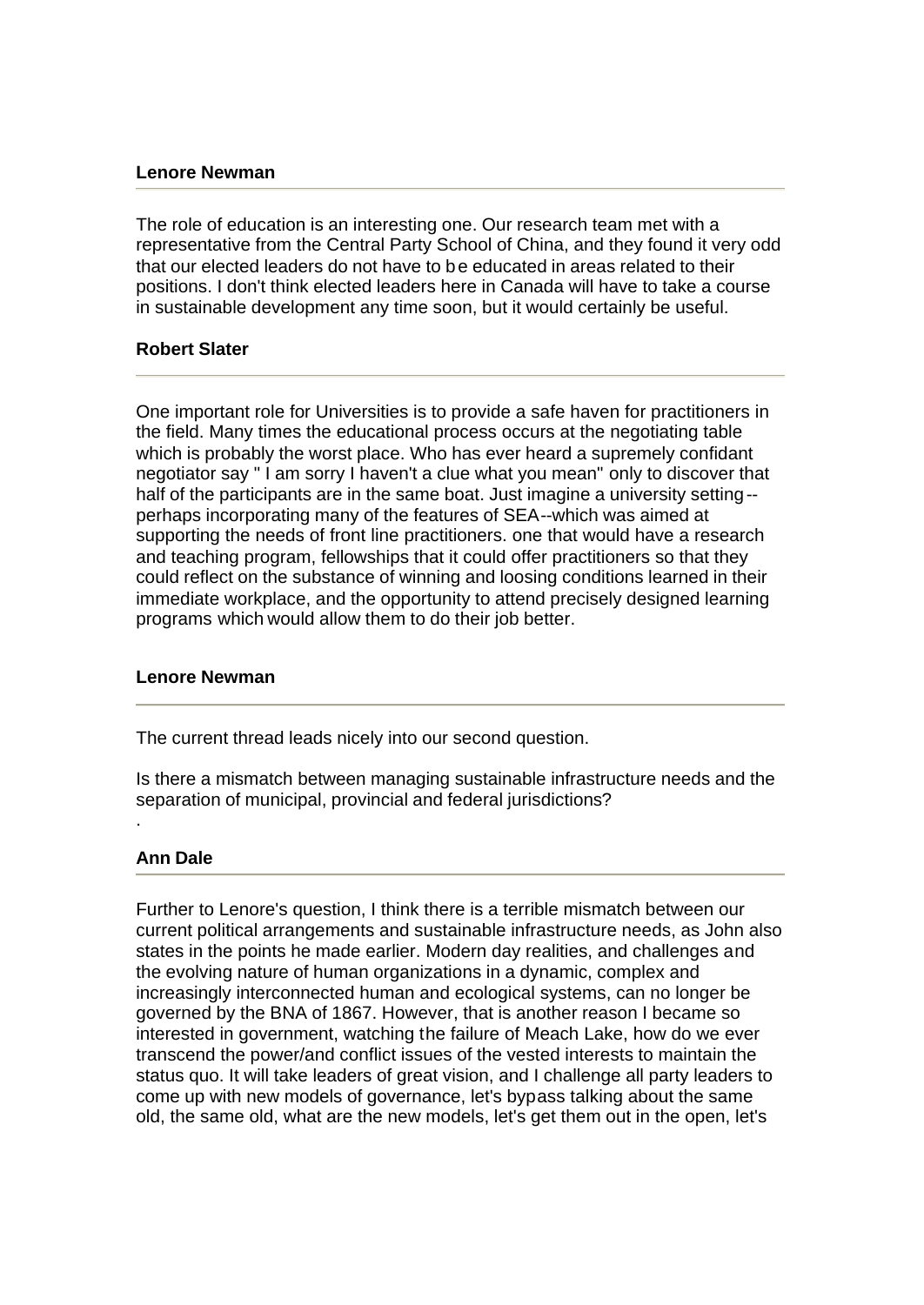discuss government organization not based on old problems of drawing water and hewing wood, but on modern day issues of climate change, waste minimization, energy security, water security, and one of our most pressing issues--biodiversity conservation--there is no second chance with extinction?

# **David Bell**

In principle of course you are right Ann. I don't think it's realistic to expect that existing government structures will be totally overhauled and transformed (along the lines you indicate) anytime soon. This would be part of a constitutional and organizational revolution the likes of which we have not seen I this country since Confederation.

I do believe that lesser changes that allow the existing machinery to function better and begin to take sustainability much more seriously is however achievable. The framework I have proposed is one possible template. But there are many initiatives that have already taken place at all levels of government in Canada; and so many underlying changes within all sectors of society and in public awareness and concern that we may be on the cusp of fairly profound transformation.

## **Ann Dale**

David, and colleagues, any ideas on how to engage the political levels of all three governments in the meaningful small steps that could be made in the interim?

## **David Bell**

It is happening to some extent. Stephane Dion has become an outspoken sustainability advocate/champion. This is the first time the federal political discourse has been infused with this language in any serious way. If he carries this into the election campaign I think we will have moved into a new era, at least as far as the political discourse is concerned.

I understand that some provincial leaders/parties are doing the same. And here in the GTA, a number of local politicians are doing the same thing.

In many respects the politicians are responding to the public. The catalyst for public interest in and response to this new discourse stems from national and global concerns about climate change, energy, water, and the links between environment and health.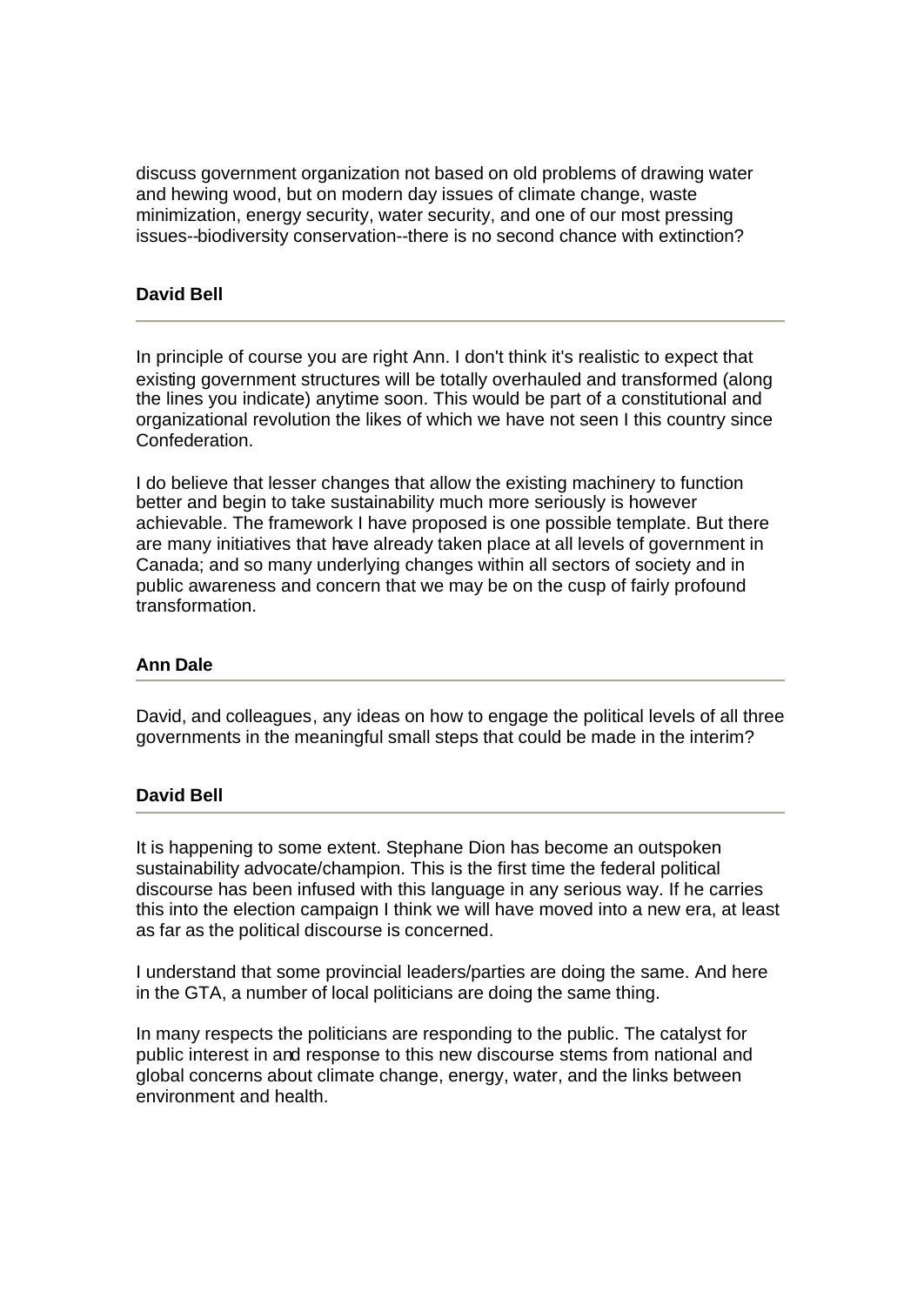#### **Lenore Newman**

It seems we have done a good job of outlining some barriers in this discussion, so let's look at our last question--what are the needed solutions to the problem of barriers to sustainable development?

I think we have begun to hint at these solutions.

### **Jim Hamilton**

I think I have already made my pitch for more regulations so I will say no more.

In terms of infrastructural investments, most are made by municipalities or quasigovernment institutions like hospitals, school boards universities etc. I sometimes wonder whether their decision processes might not be improved if long-term planning (of a 25 to 50 year nature) were not made a condition of any monies they receive. One municipality is doing this on their own hook, but relating the planning to "disaster contingencies" i.e. what do they have to do now to ensure good water for their community one hundred years from now.

### **Ann Dale**

Water Security Act Energy Security Act (in particular, eliminating trading barriers between provinces)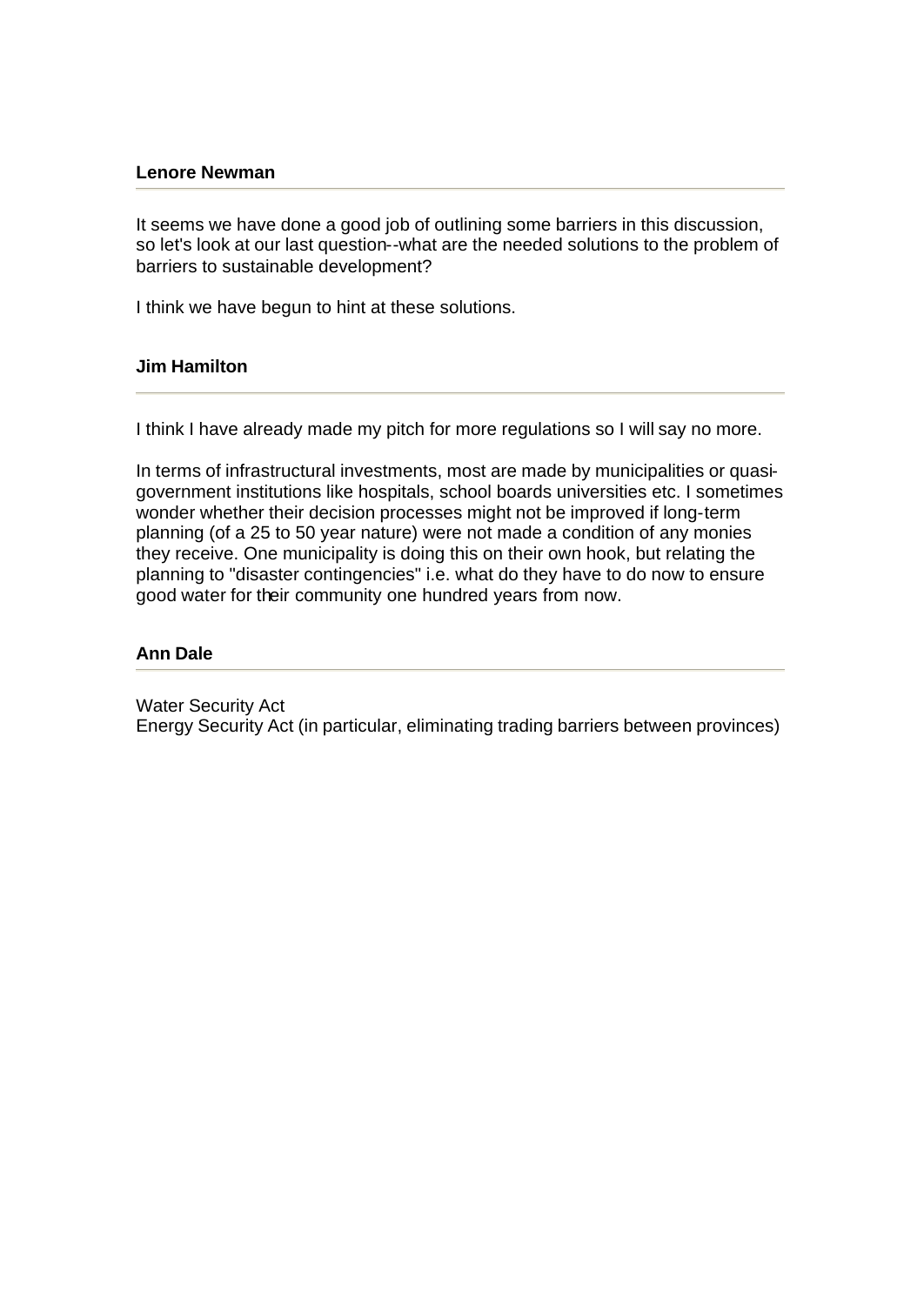### **John Purkis**

### I agree with Dr. Bell.

Michael Ignatieff, now deputy leader of the Liberal Party to explain this point. During one of his speeches he stated that:

"Any Liberal government I lead will implement Canada's first comprehensive National Sustainable Development Act. This Act would require all federal policy to comply with our environmental objectives and targets.... A National Sustainable Development Act will require that our efforts across departments be coordinated."

This new Act would go a long way to help address silo issues at the federal level, and would likely have a trickle down effect on the provinces.

In essence a few municipal governments have integrated this line of thinking already. Whistler created a filter through which council decisions are made. They created a common language that exists between council, staff, the private section and citizens. Their approach has proven quite successful.

### **Jim Hamilton**

I have to comment on this. First, the liberals are not in power. Second, it will be interesting to see how their story line changes once they are, and third, Read Brian Mulroney's speeches of years ago. He said all the right things, and quite consistently too.

## **Ann Dale**

I think it is irrelevant who is in power if we can get some concrete policies, tools and policy instruments in place that will provide some necessary direction and movement towards sustainable infrastructure, that can happen again, through champions, I would love to see a Business Council of Sustainable Development Champions created the leaders in the country, to influence other leaders about the benefits of integrated decision-making to the bottom line. Ask them to be the one-dollar a year people, there is nothing like peer group influence to catalyze change in a sector. Then, look at simply tying the throne speech to matrix management in the Federal Government?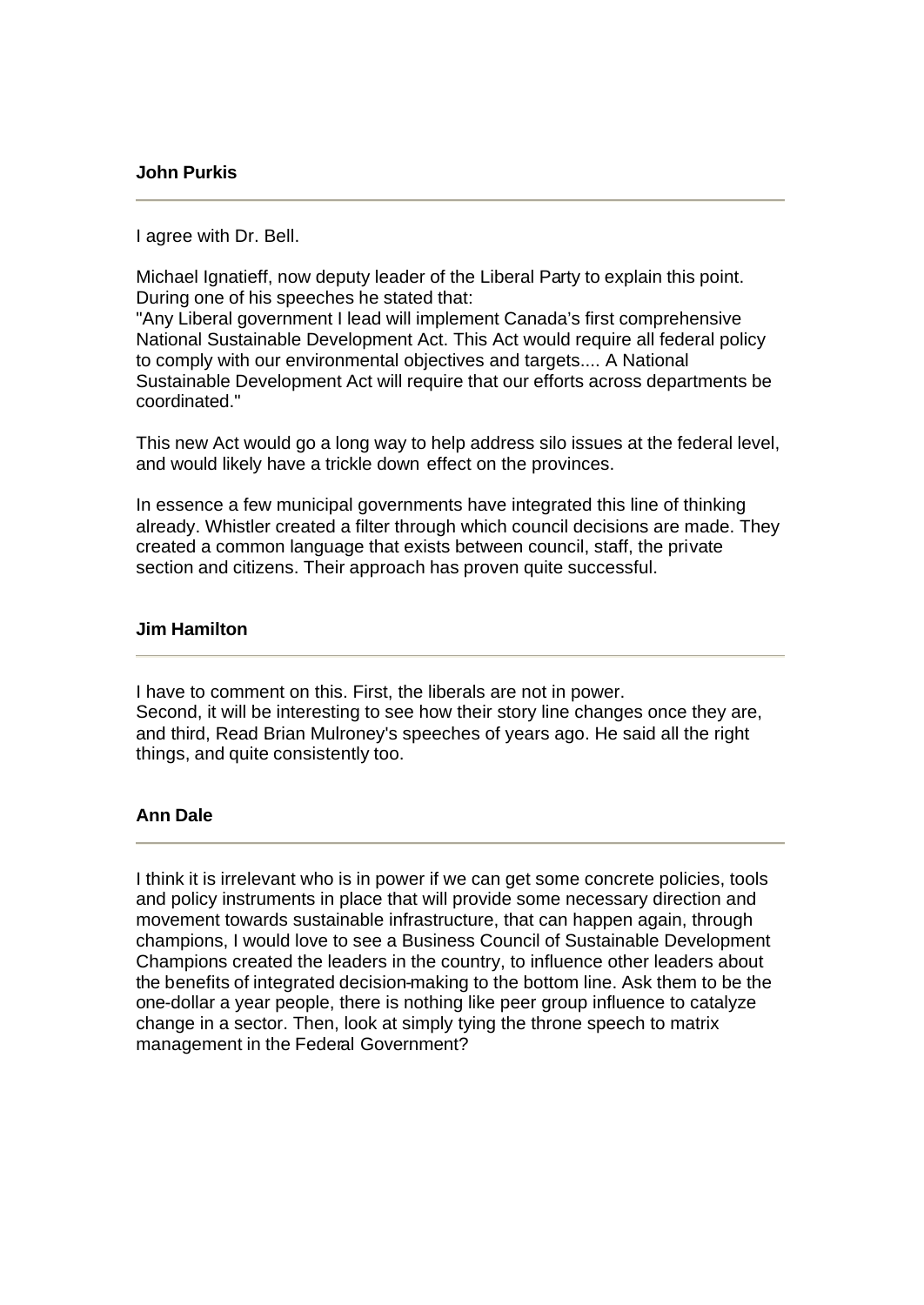### **Robert Slater**

I would look for action in the following areas.

1. documentation on the competitiveness and productivity benefits that come from infrastructure investments that contribute to SD. I would like to know how many jobs were created, how many new export potential technologies were used, 3 anecdotes per community, all wrapped up on a constituency, provincial and national basis and effectively communicated

2. Establish a permanent, current best practices inventory

- 3. Institute annual reporting on results significant to all governments
- 4. Eliminate 1 regulatory impediment to progress once a week
- 5. Award 'champions of infrastructure' awards
- 6. Challenge the universities to be part of the solution
- That's enough for the moment.

### **John Purkis**

A certification program for professionals would be useful. But most people don't have the time or resources.

To address this issue The Natural Step Canada developed an on-line e-learning course that can be used at one's own pace. The uptake has been quite successful. Other courses like this would be useful.

#### **Ann Dale**

I think the Federal Government has been quite innovative in tying the federal gas tax rebates to municipalities to their implement of an integrated community sustainability plan. For your information, our research team is just finalizing a template for what needs to be in such plans, from both a process and a concrete plan perspective.

#### **Robert Slater**

I am suspicious of top down solutions in fields like this. Who could possibly disagree with SD, look at all the supporters of ' smart growth' except it happens in the exception rather than the norm.

That is why I suggested a list of practical measures to get things going.

#### **Lenore Newman**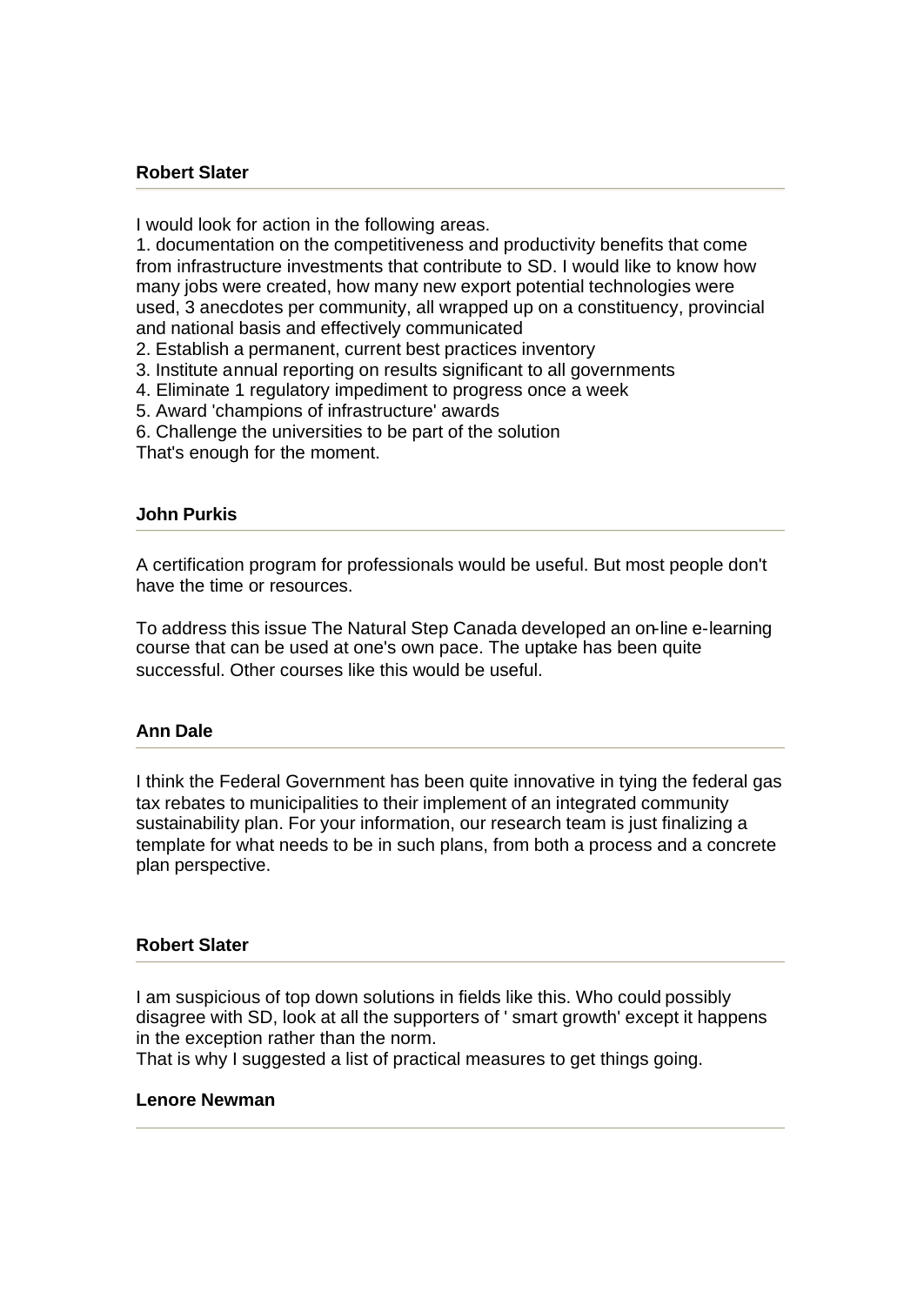In the case of smart growth existing planning regulations are often one of the key barriers—likely the case with sustainable development as well. Perhaps one needed action is to review laws and regulations that actually inhibit sustainable development.

## **Robert Slater**

I was thinking on much more local level--a couple of instances illustrate. municipal building codes frequently do not allow for innovative green energy technologies, progressive developers who want to integrate a set of green measures will be discouraged rather than encouraged by local decision makers. i am not arguing that you need to move it up to a provincial let alone a federal level but rather believe that the challenge is to help the local decision maker do a better job.

#### **Lenore Newman**

At this point I would like to ask Marilyn if there are any questions from the audience for the panellists.

## **Marilyn Hamilton**

I have several questions -- I will put them into separate comment boxes so people can tackle them separately. First lots of comments/questions related to education: Here is the cluster from Chris Ling, Nola-kate Seymoar and Sean Connelly:

Do municipalities have sufficient guidance and support to provide them with the tools and knowledge that is available - and are municipalities engaged in the debate in general. How do we build capacity?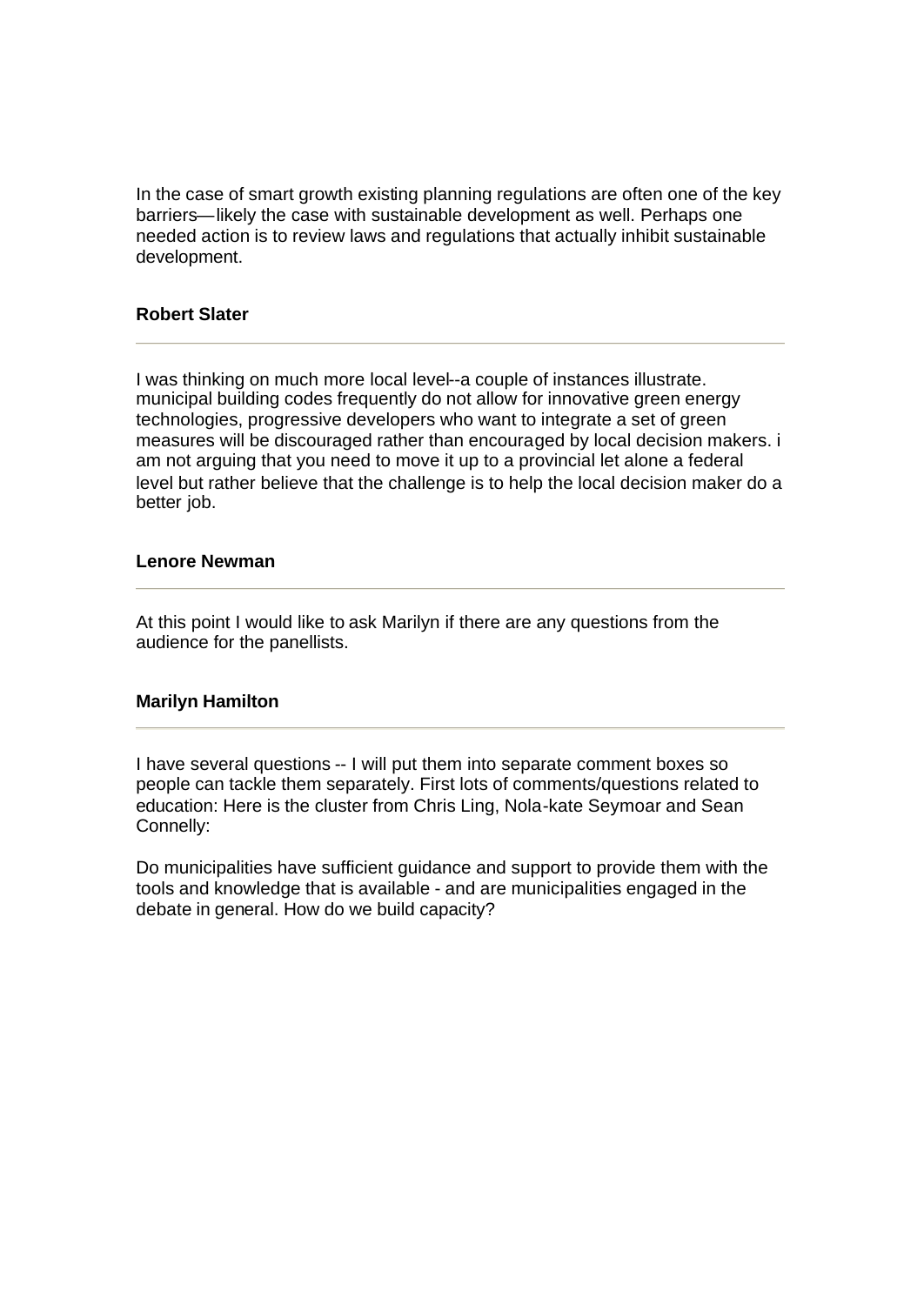## **Ann Dale**

Welcome to our esteemed audience, unfortunately, our software is not sophisticated enough to remove the artificial expert separation currently in our platform. Key question of capacity, and several of the panel, and John has just reinforced certification programs for professionals, David has talked about leaders, and their training, I think effective governance is dependent upon an informed and engaged electorate, through dynamically connected networks, both place-based and virtual, of practitioners, decision-makers and community leaders, with the capacity to self-organize and dialogue around concrete questions and solutions. Networks that bridge the solitudes, silos and stovepipes that characterize this country, sorry, just had to bring that up:) Let's get on with it, connect people through their knowledge and expertise, across the country.

### **John Purkis**

Additional resources and a coordinate effort are required.

I spent the past year helping a small team at FCM build the foundation for Sustainable Municipal Capacity Building. There is a wealth of information, tools and resources available to municipal governments that have been developed in recent years. So in part yes they have tools eg. AUMA sustainability planning guide ( http://msp.munilink.net/) . Additional resources are needed to help people use the guide. So there is a gap in the financial resources available to do this.

I recently finished The Tipping Point by Malcom Gladwell. Extrapolating from this book I would also say that 'capacity' is built by providing the right information and resources to the right people.

## **David Bell**

There are a number of supports for municipalities including FCM, ICLEI, and Nola-Kate's org. The larger municipalities have more resources but some of the smaller ones (like Whistler which was mentioned earlier) are showing real leadership.

One focus that has energized some communities is around indicators for sustainability. There is now a Canadian Sustainable Indicators network which emerged from the International org that met in Toronto 4 years ago. A key catalyst was Maureen Hart (sustainablemeasures.com).

I hope Infrastructure Canada will play a leadership role. NRTEE did some good work a few years ago. Mike Harcourt's task Force recently reported.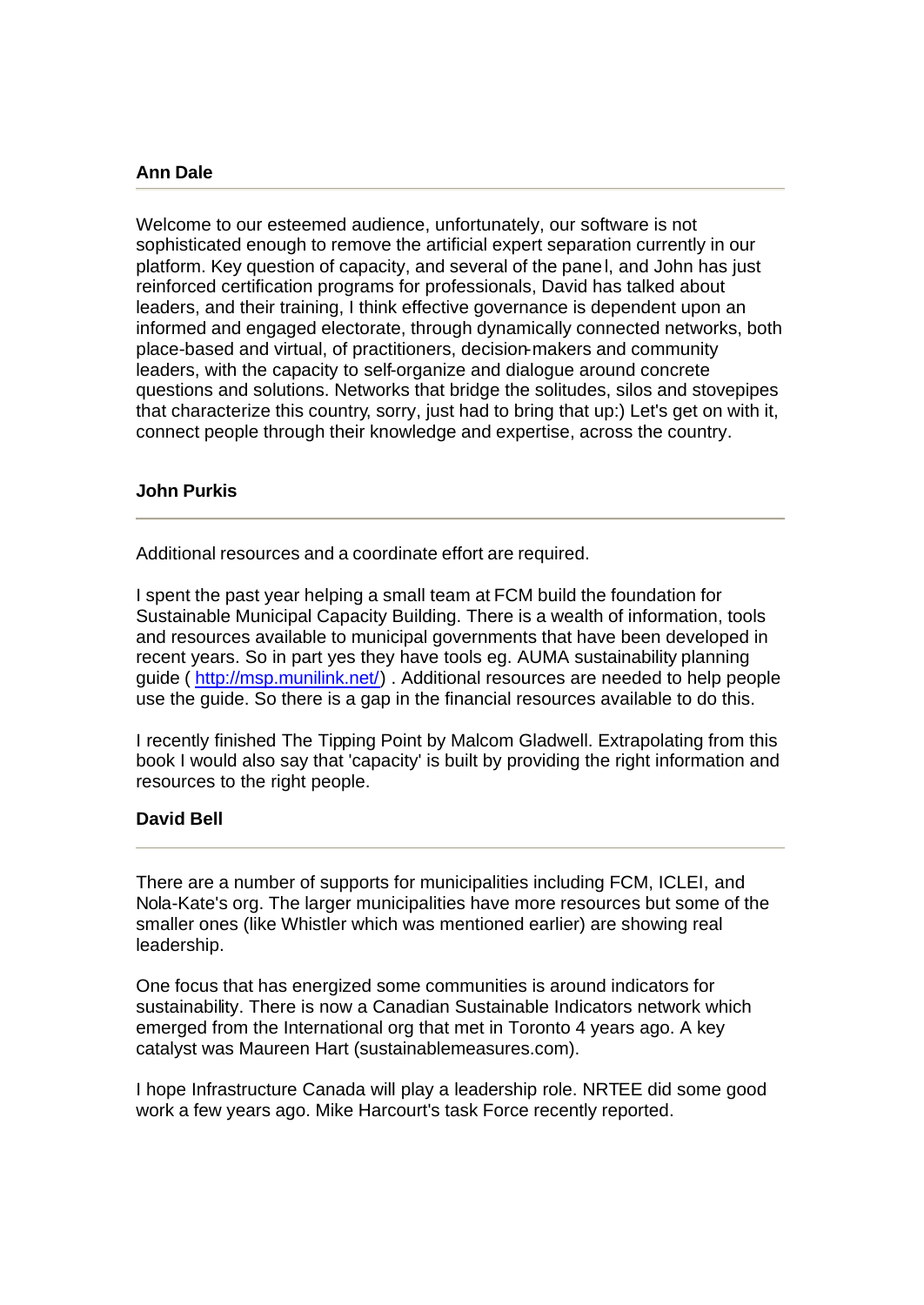In short I think the supports are out there but they could be strengthened and what we really need is better cooperation and coordination b/n feds and provinces. Env Can took a paper on this to WSSD (in preparation for which I prepared one of the background papers) but was not allowed to release it. I think the Feds could do much more. I know that Minister Cannon is personally committed. Perhaps in an effort to rehabilitate their environmental image the Harper government will come up with something progressive.

## **Marilyn Hamilton**

Chris Ling asks:

When talking about sustainable development governance (as in today's discussion) there always seems to be a desire for more regulation. In what ways can regulations be introduced that don't become the barriers of the future as many well intentioned regulation seems to be in the end?

### **Jim Hamilton**

I doubt whether there is a simple answer to this question. Regulations like anything else need to be periodically reviewed. The dilemma is that something has to be done, but it seems that whatever you do, including nothing, will create in time a supporting interest group that will fight any further change.

## **Marilyn Hamilton**

A third question also from Chris Ling . What is the best scale for Governance of sustainable infrastructure? Are some municipalities too small to adequately create sustainable infrastructure without robust regional frameworks to work in, and to what extent do these frameworks exist successfully.

#### **Jim Hamilton**

I would go even further in the question. There are several situations where regional frameworks are an absolute necessity such as the Fraser River Valley in British Columbia.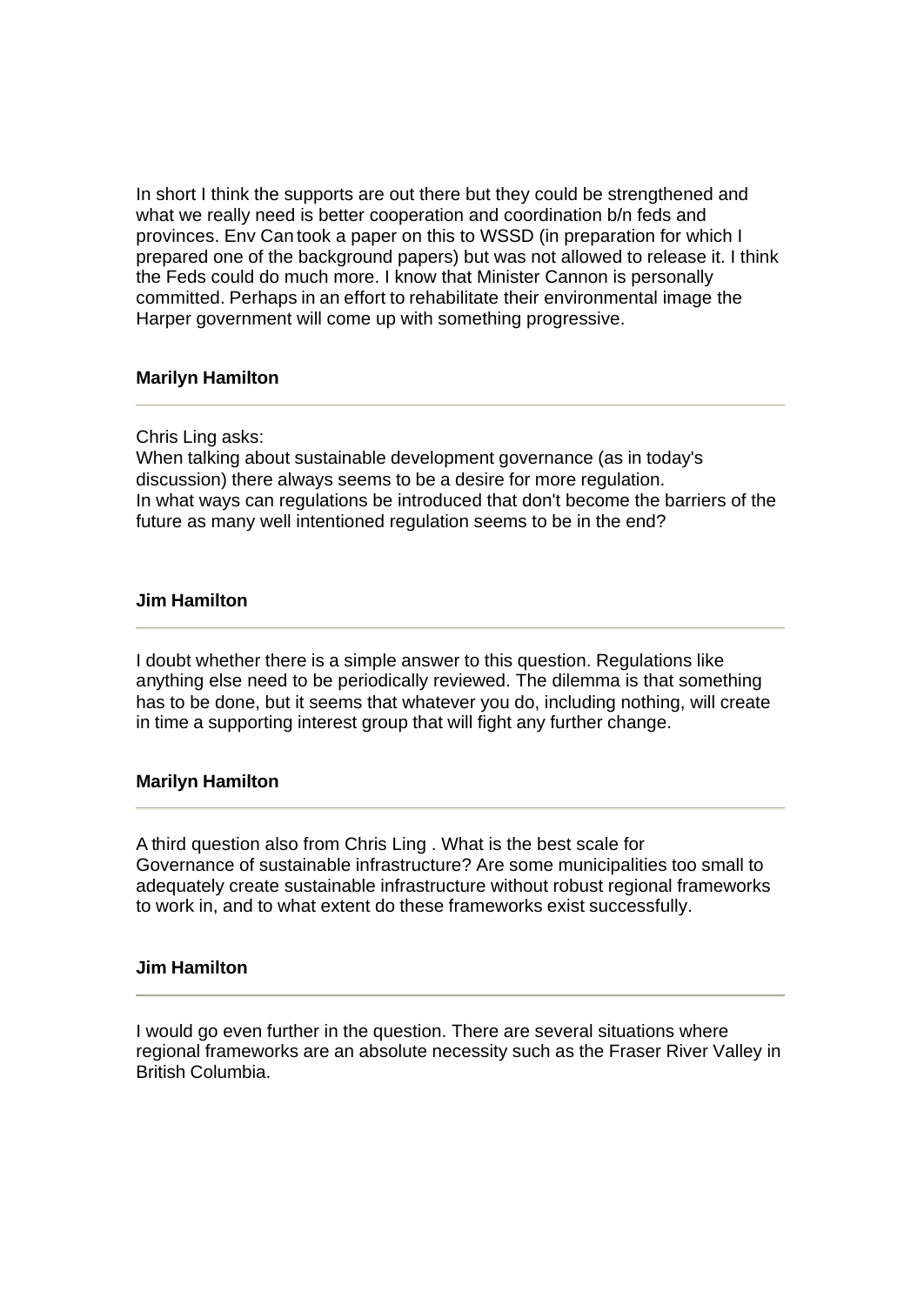## **Marilyn Hamilton**

Perhaps you mean the Fraser Basin Council? Yes, Nola-Kate brought that up as an excellent example.

### **Jim Hamilton**

Yes, How was that for a mis-quote??? Heh, eastern Canadian

## **Ann Dale**

This question very nicely addresses the s, s and s dilemma, if we took a systems approach, and each community saw itself as part of a larger system, that is dynamically connected to others, as part of a regional framework embedded or nested in a larger federal family, coupled with the principle of subsidiary, would go a long way to help.

At the same time, I noted in the e-audience, that my esteemed colleague, Nola-Kate Seymoar cut to the chase and stated the issue is really about power, who holds it and who is prepared to give some of it up? Until we face this fundamental question, and develop new models of governance based on strategic alliances and partnerships with civil society?

#### **Jim Hamilton**

I would have thought, as an economist, that a democracy is a strategic alliance and partnership with a civil society.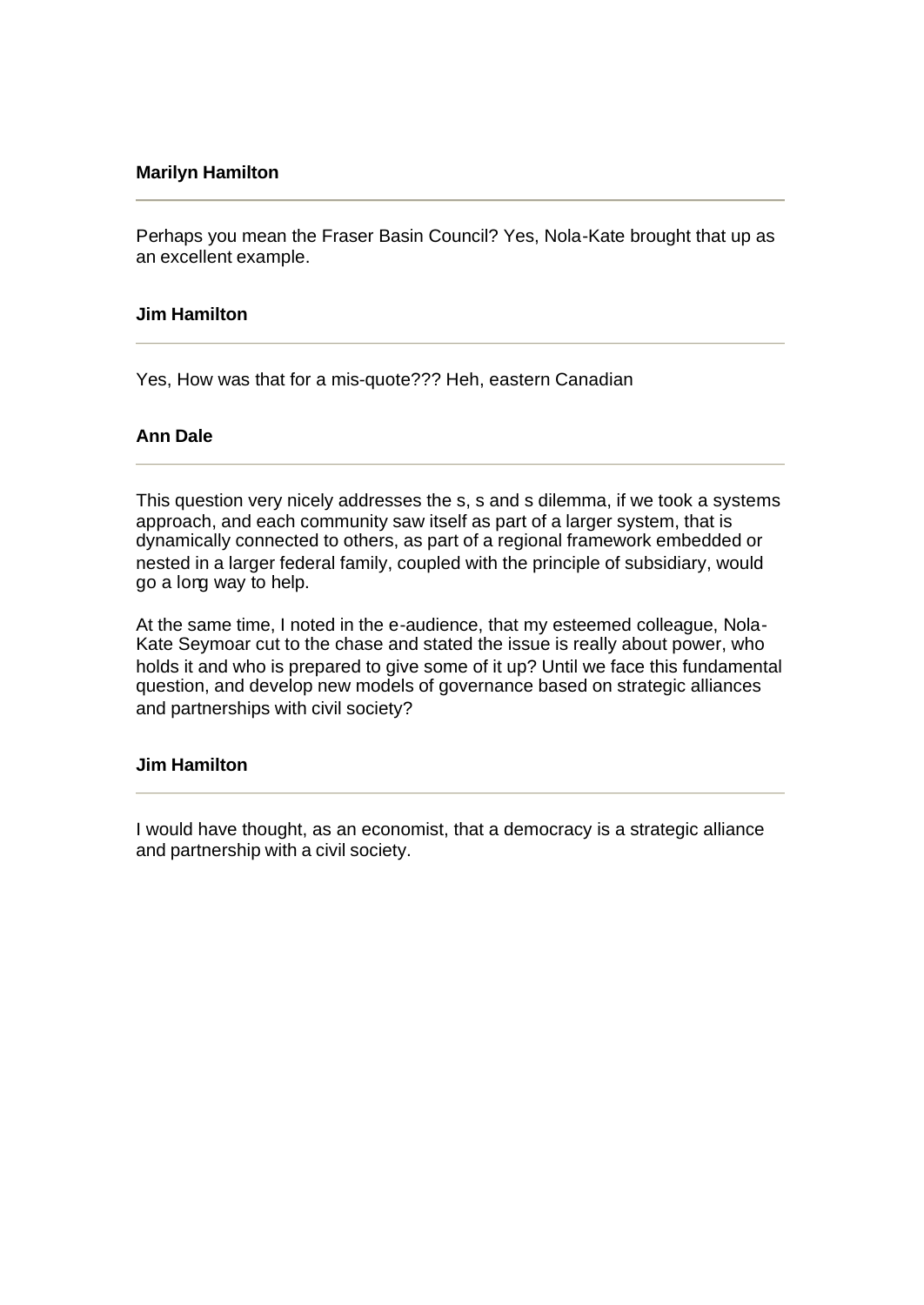## **Marilyn Hamilton**

Sean suggests something similar:

Much of the focus of the panel's discussion has been on the role of government and the institutional capacity required of government for sustainability. But how can we build the social capacity for sustainability to generate the broad support for collective action / governance for sustainability? This really gets at the issue of power and the role of social capital.

## **Ann Dale**

The role of social capital is critical, Sean, and enlightened government policy can either destroy or enhance community social capital. A current example is in the Downtown Eastside of Vancouver, am attaching our case study, United We Can, a social enterprise employing over 33 homeless people and recovering waste from the waste stream that would otherwise be not recovered, and now the City of Vancouver is considering locking down the blue bins that the men and women use in the downtown urban back yards of condominium dwellers. The City could show leadership and implement enlightened policies working with the Binners Association, and enlarging their waste management system to include United We Can. This is truly an example of policy leadership that could integrate the social, the ecological and the economic. Sam Sullivan, the mayor of Vancouver, could demonstrate ordinary leadership at very little cost, bring the parties together to the table, City officials, Ken Lyotier, Head of United We Can, the GVRD and other stakeholders.

**United We Can Final Revised Case Study.pdf** (121.24 KB)

#### **John Purkis**

I mentioned Whistler earlier.

In this example the municipality worked the private sector and citizen groups to create a sustainable community plan. They now have a common language that permeates municipal council, the private sector and the public. This makes it considerably easier for council to make decisions that are sustainable. Have a look at their plan and purchasing guide line at the following link:

Whistler's Sustainability Plan (www.whistler2020.ca) Sustainable purchasing guide: http://www.whistler.ca/content/view/162/226/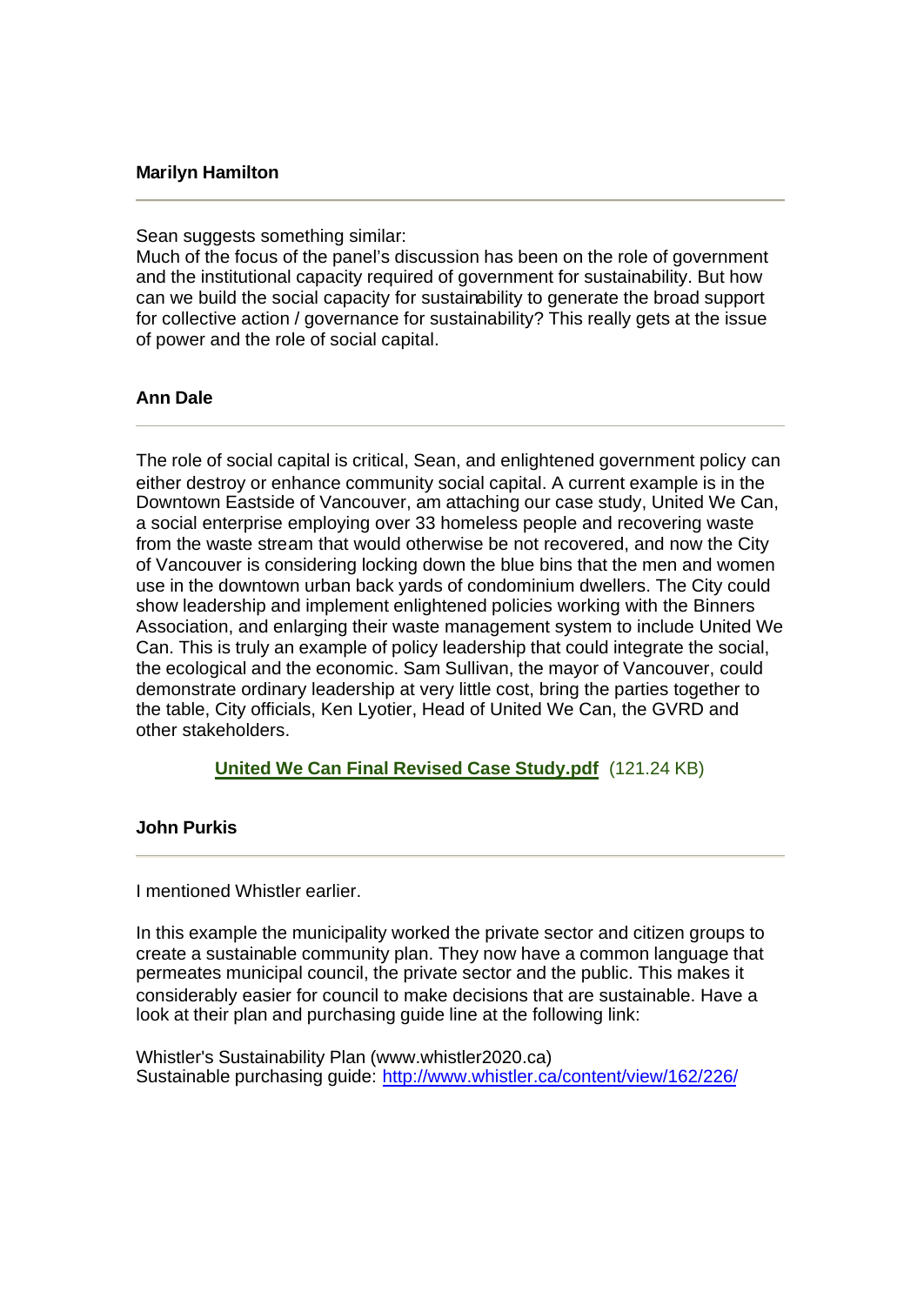## **Marilyn Hamilton**

Also Nola-Kate reminds us that "The Comprehensive Community Plans being advocated by INAC are pretty exciting. The Seventh Generation idea is one to emulate".

## **Ann Dale**

We have heard again and again the need for a longer-time frame, and what scale is appropriate, these are two critical questions we need to look at when considering governance. It is clear that 4-year electoral cycles do not contain any incentives for the longer-term, but this again, gets back to something David Bell said, we need leaders, and for me, a leader is someone who is not afraid to stick their head out above the crowd and declare their vision, their principles and beliefs clearly and succinctly, and that they are held with integrity throughout their term of office. Takes two things you can never teach someone, courage and integrity.

#### **Jim Hamilton**

There is truth to this. Perhaps out of this dialogue we should be recommending the creation of some sort of independent Environmental Commission to comment on government and civil society's progress towards resolving environmental matters.

#### **Lenore Newman**

At this point I would like to ask if anyone has any final thoughts, and I want to thank everyone for taking part and contributing to what has been a very interesting discussion

### **David Bell**

I wanted to post here the recent report of the "Toward Sustainability in York Region" Task Force for which I had the honour of serving as Chair/Facilitator.

I think it addresses a number of the issues that have been raised in this discussion, including some of the questions posed by the "audience".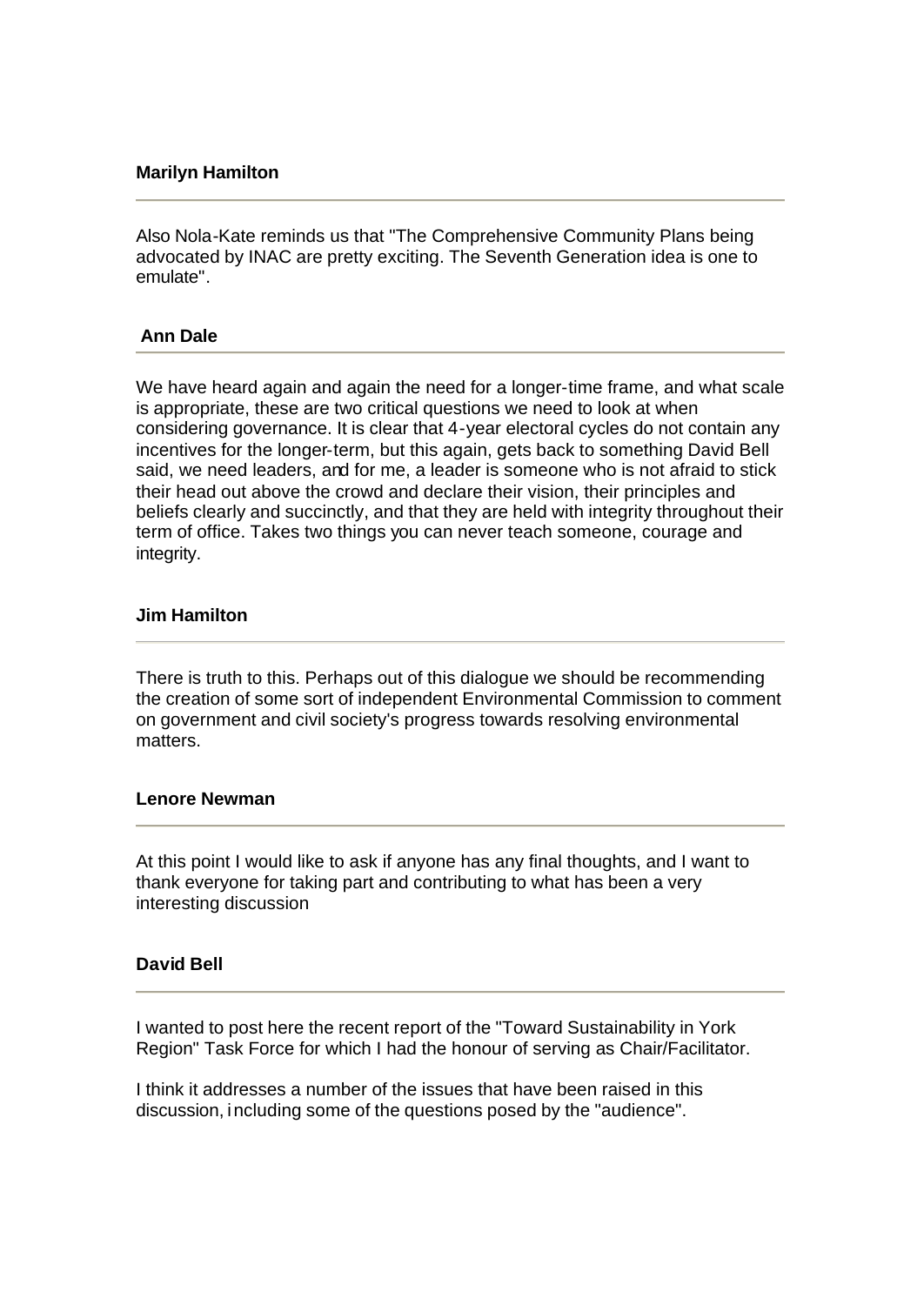### **File attachment YR**

**Towards\_Sustainability\_in\_York\_Region\_Advisory\_Group\_\_Final\_Report\_\_Attach\_\_1\_\_\_Toward.pdf** (386.82 KB)

#### **Jim Hamilton**

None, but thanks for asking me to participate

Have a nice evening

Jim Hamilton

#### **Ann Dale**

Good night, everyone, and thank you, panel and e-audience, for a great conversation.

#### **Marilyn Hamilton**

Thank you e-panel and e-audience. I especially appreciated all the extra resources that were brought into the discussion today. There is a lot to cover after this e-dialogue is completed.

Post-dialogue addendum from **Steven Huddart**

Some things that I would have wanted to contribute (and that may well have been articulated by other panelists):-

a reminder that as well as individual 'champions' we need early institutional adopters who can demonstrate workable, sustainable models of operation and governance. Whistler has been a municipal poster child for some time and we know about Craik, Saskatchewan, but it would be very helpful to have some more instances of municipal leadership getting out in front of the issue. McConnell has made a grant to a group of municipalities in Quebec that are attempting to secure organic certification for agriculture and FSC status for forestry. We have also made a grant to